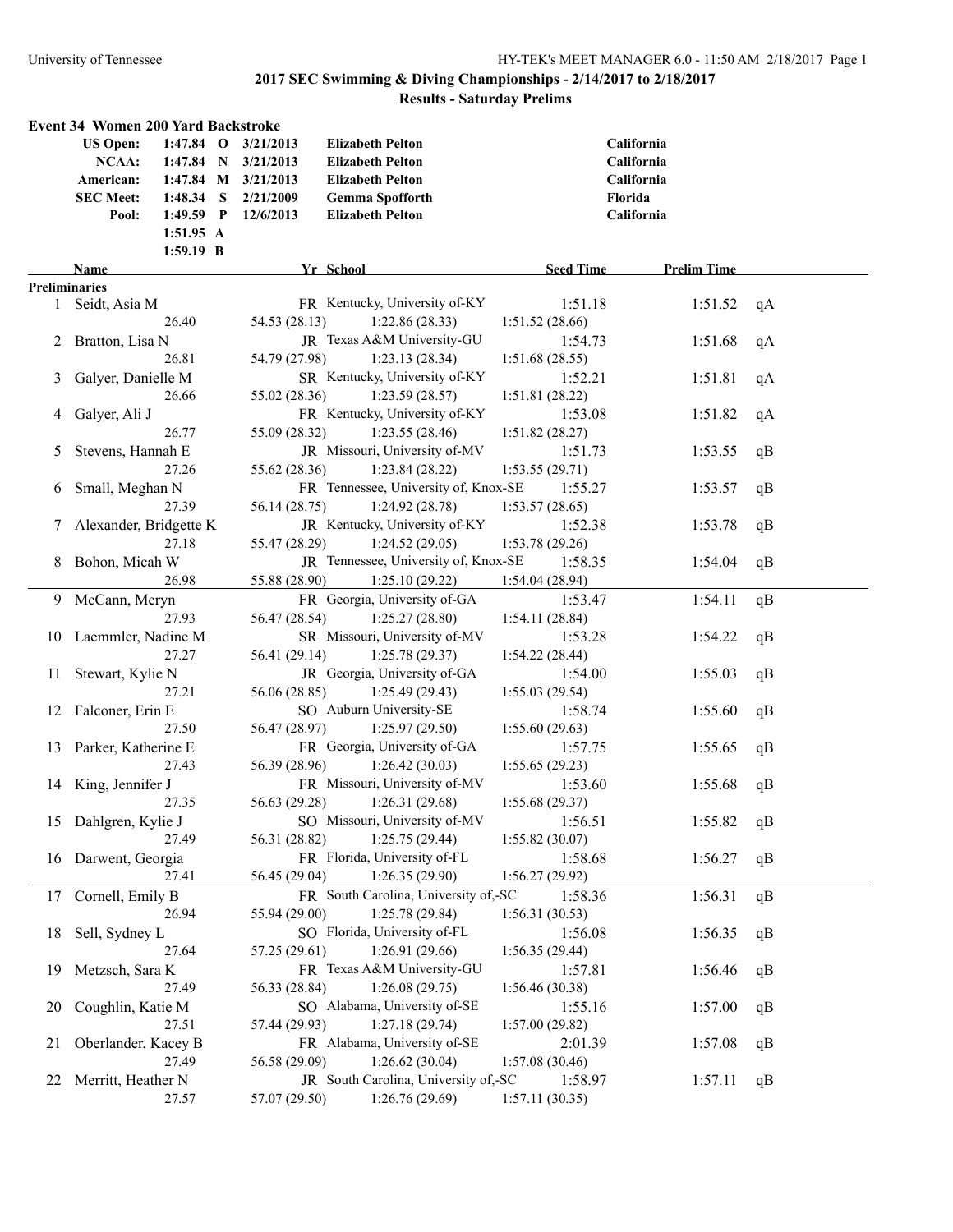#### **Preliminaries ... (Event 34 Women 200 Yard Backstroke)**

|    | <b>Name</b>              | Yr School                            | <b>Seed Time</b>                    | <b>Prelim Time</b> |          |
|----|--------------------------|--------------------------------------|-------------------------------------|--------------------|----------|
|    | 23 Wilson, Makenna N     | SR Louisiana State University-LA     | 1:59.82                             | 1:57.35            | qB       |
|    | 27.65                    | 56.73 (29.08)<br>1:26.76(30.03)      | 1:57.35(30.59)                      |                    |          |
|    | 24 Baddock, Caroline A   | JR Auburn University-SE              | 1:56.41                             | 1:57.69            | qB       |
|    | 27.77                    | 1:26.88(30.01)<br>56.87(29.10)       | 1:57.69(30.81)                      |                    |          |
|    | 25 Norman, Laura R       | JR Texas A&M University-GU           | 2:00.00                             | 1:57.86            | $\bf{B}$ |
|    | 27.87                    | 57.40 (29.53)<br>1:27.67(30.27)      | 1:57.86(30.19)                      |                    |          |
|    | 26 Churman, Kayla M      | SO Kentucky, University of-KY        | 2:04.71                             | 1:58.31            | B        |
|    | 28.31                    | 57.87 (29.56)<br>1:28.25(30.38)      | 1:58.31(30.06)                      |                    |          |
|    | 27 Wilts, Samantha E     | SO Missouri, University of-MV        | 1:58.46                             | 1:58.40            | $\bf{B}$ |
|    | 27.64                    | 57.23 (29.59)<br>1:27.16(29.93)      | 1:58.40(31.24)                      |                    |          |
| 28 | Weber, Sophie B          | SR Louisiana State University-LA     | 1:59.36                             | 1:58.68            | B        |
|    | 27.85                    | 1:27.82(30.54)<br>57.28 (29.43)      | 1:58.68(30.86)                      |                    |          |
| 29 | Kelsoe, Katie K          | SO Alabama, University of-SE         | 1:57.45                             | 1:59.01            | B        |
|    | 27.90                    | 57.55 (29.65)<br>1:28.00(30.45)      | 1:59.01(31.01)                      |                    |          |
| 30 | Yambor-Maul, Alyssa M    | SR Florida, University of-FL         | 1:57.09                             | 1:59.09            | B        |
|    | 28.04                    | 57.72 (29.68)<br>1:28.09(30.37)      | 1:59.09(31.00)                      |                    |          |
| 31 | Souther, Lexi D          | FR Alabama, University of-SE         | 1:58.78                             | 1:59.13            | B        |
|    | 28.12                    | 58.63 (30.51)<br>1:29.18(30.55)      | 1:59.13(29.95)                      |                    |          |
| 32 | Cieplucha, Tess C        | FR Tennessee, University of, Knox-SE | 1:57.95                             | 1:59.14            | - B      |
|    | 28.25                    | 1:28.62(30.61)<br>58.01 (29.76)      | 1:59.14(30.52)                      |                    |          |
| 33 | Coloma, Samantha I       | FR Missouri, University of-MV        | 1:59.03                             | 1:59.36            |          |
|    | 28.39                    | 1:29.10(30.60)<br>58.50 (30.11)      | 1:59.36(30.26)                      |                    |          |
|    | 34 Ham, Alexandria R     | FR Louisiana State University-LA     | 2:00.70                             | 1:59.51            |          |
|    | 28.39                    | 1:28.85(30.73)<br>58.12 (29.73)      | 1:59.51(30.66)                      |                    |          |
|    | 35 Kaisrlik, Morgan L    | SO Florida, University of-FL         | 1:59.18                             | 1:59.55            |          |
|    | 28.09                    | 57.98 (29.89)<br>1:28.56(30.58)      | 1:59.55(30.99)                      |                    |          |
|    | 36 Hynes, Haley M        | FR Missouri, University of-MV        | 1:57.63                             | 2:00.01            |          |
|    | 27.91                    | 57.60 (29.69)<br>1:28.51(30.91)      | 2:00.01(31.50)                      |                    |          |
|    | 37 Paspalas, Christina M | SO Tennessee, University of, Knox-SE | 2:02.71                             | 2:00.20            |          |
|    | 28.20                    | 58.46 (30.26)<br>1:29.09(30.63)      | 2:00.20(31.11)                      |                    |          |
|    | 38 Henry, Tennyson C     | SO Louisiana State University-LA     | 1:59.98                             | 2:00.32            |          |
|    | 27.80                    | 57.69 (29.89)<br>1:28.48(30.79)      | 2:00.32(31.84)                      |                    |          |
|    | 39 Zimmer, Kate M        | SO Louisiana State University-LA     | 2:05.00                             | 2:00.69            |          |
|    | 28.19                    | 58.50 (30.31)                        | 1:29.40 (30.90)<br>2:00.69 (31.29)  |                    |          |
|    | 40 Umberger, Madison E   | SO Arkansas, University of, Fayet-AR | 1:59.76                             | 2:00.83            |          |
|    | 28.77                    | 59.22 (30.45)<br>1:30.07(30.85)      | 2:00.83 (30.76)                     |                    |          |
|    | 41 Eaker, Madison R      |                                      | SO Vanderbilt University-SE 2:00.42 | 2:00.97            |          |
|    | 28.50                    | 1:30.25(31.19)<br>59.06 (30.56)      | 2:00.97(30.72)                      |                    |          |
| 42 | Helm, Sarah K            | SO Alabama, University of-SE         | 2:02.63                             | 2:01.41            |          |
|    | 28.30                    | 58.42 (30.12)<br>1:29.53(31.11)      | 2:01.41 (31.88)                     |                    |          |
| 43 | Rozier, Nicole J         | FR Louisiana State University-LA     | 2:00.51                             | 2:01.50            |          |
|    | 27.98                    | 57.99 (30.01)<br>1:29.09(31.10)      | 2:01.50 (32.41)                     |                    |          |
| 44 | McKernan, Shannon E      | SO Auburn University-SE              | 2:01.26                             | 2:01.96            |          |
|    | 27.93                    | 58.28 (30.35)<br>1:29.85(31.57)      | 2:01.96(32.11)                      |                    |          |
| 45 | Hornaday, Kate M         | JR Vanderbilt University-SE          | 2:09.17                             | 2:02.86            |          |
|    | 29.58                    | 1:31.64(31.11)<br>1:00.53(30.95)     | 2:02.86 (31.22)                     |                    |          |
| 46 | Hunt, Madeline J         | JR Vanderbilt University-SE          | 2:04.57                             | 2:03.45            |          |
|    | 28.66                    | 1:31.63(31.93)<br>59.70 (31.04)      | 2:03.45(31.82)                      |                    |          |
| 47 | Korst, Caroline J        | SR Alabama, University of-SE         | 2:05.75                             | 2:04.05            |          |
|    | 27.96                    | 1:31.31(32.19)<br>59.12 (31.16)      | 2:04.05 (32.74)                     |                    |          |
| 48 | Chabbott, Amanda H       | FR Vanderbilt University-SE          | 2:05.34                             | 2:06.24            |          |
|    | 29.60                    | 1:01.17(31.57)<br>1:33.44(32.27)     | 2:06.24(32.80)                      |                    |          |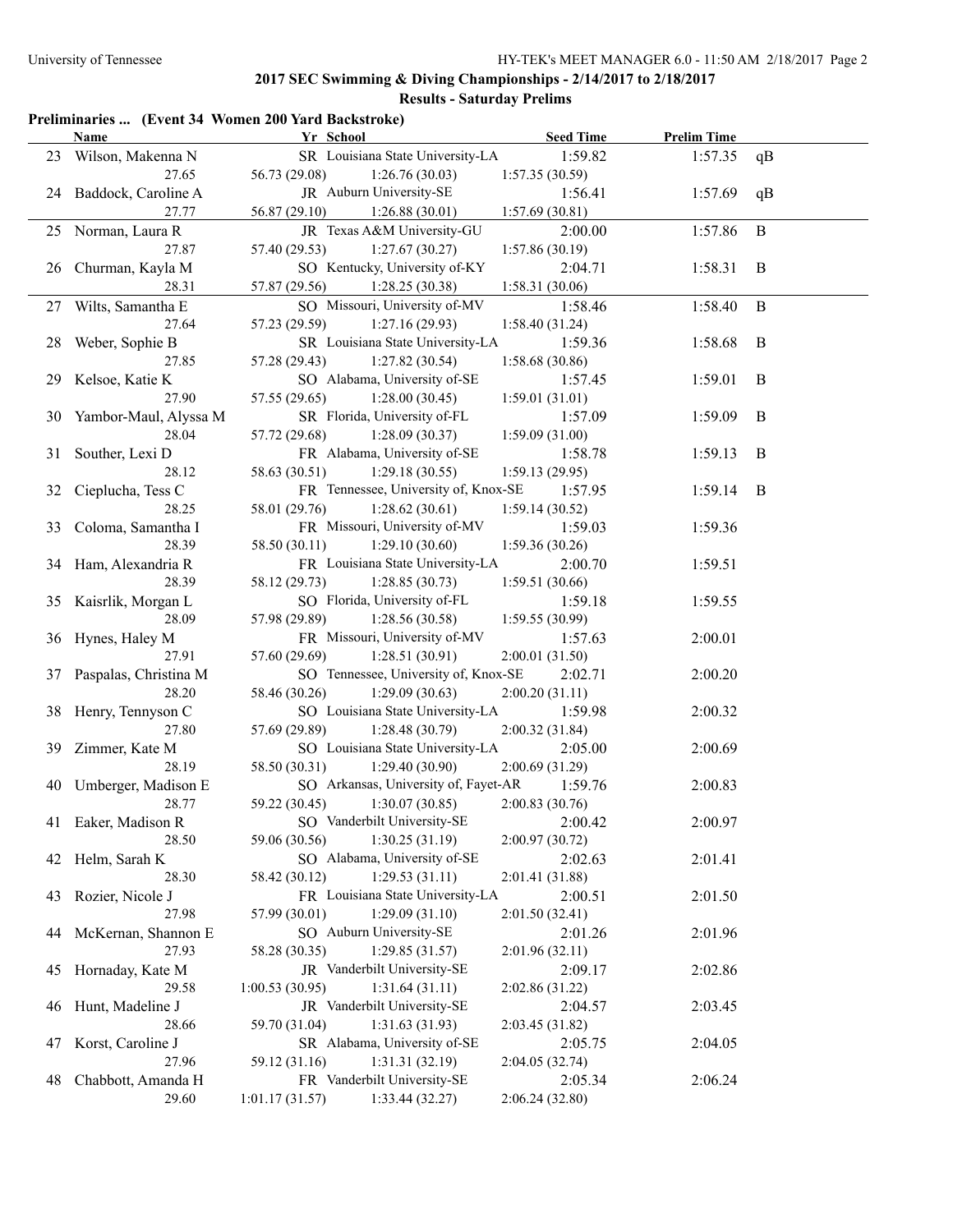|               | Event 35 Men 200 Yard Backstroke |             |                     |                                      |                  |                    |    |
|---------------|----------------------------------|-------------|---------------------|--------------------------------------|------------------|--------------------|----|
|               | <b>US Open:</b>                  |             | 1:35.73 O 3/26/2016 | <b>Ryan Murphy</b>                   |                  | California         |    |
|               | NCAA:                            |             | 1:35.73 N 3/26/2016 | <b>Ryan Murphy</b>                   |                  | California         |    |
|               | American:                        |             | 1:35.73 M 3/26/2016 | <b>Ryan Murphy</b>                   |                  | California         |    |
|               | <b>SEC Meet:</b>                 | $1:38.29$ S | 2/17/2005           | <b>Ryan Lochte</b>                   |                  | Florida            |    |
|               | Pool:                            | $1:37.87$ P | 12/6/2013           | <b>Arkady Vyatchanin</b>             |                  |                    |    |
|               |                                  | 1:39.87 A   |                     |                                      |                  |                    |    |
|               |                                  | 1:46.39 B   |                     |                                      |                  |                    |    |
|               | Name                             |             |                     | Yr School                            | <b>Seed Time</b> | <b>Prelim Time</b> |    |
|               | Preliminaries                    |             |                     |                                      |                  |                    |    |
|               | 1 Griffin, Carter J              |             |                     | SR Missouri, University of-MV        | 1:40.67          | 1:40.68            | qB |
|               |                                  | 24.11       | 49.42 (25.31)       | 1:14.85(25.43)                       | 1:40.68(25.83)   |                    |    |
| 2             | Oslin, Connor J                  |             |                     | SR Alabama, University of-SE         | 1:41.64          | 1:40.94            | qB |
|               |                                  | 23.94       | 49.67 (25.73)       | 1:15.08(25.41)                       | 1:40.94(25.86)   |                    |    |
| 3             | Patching, Joe J                  |             |                     | SR Auburn University-SE              | 1:42.50          | 1:41.04            | qB |
|               |                                  | 23.66       | 49.27 (25.61)       | 1:15.20(25.93)                       | 1:41.04(25.84)   |                    |    |
| 4             | Reid, Christopher P              |             |                     | JR Alabama, University of-SE         | 1:43.22          | 1:41.49            | qB |
|               |                                  | 23.82       | 49.88 (26.06)       | 1:15.53(25.65)                       | 1:41.49(25.96)   |                    |    |
| $\mathcal{P}$ | Fredriksson, Petter              |             |                     | FR Auburn University-SE              | 1:46.98          | 1:41.99            | qB |
|               |                                  | 23.95       | 49.81 (25.86)       | 1:15.59(25.78)                       | 1:41.99(26.40)   |                    |    |
| $\sigma$      | Litherland, Jay Y                |             |                     | JR Georgia, University of-GA         | 1:41.65          | 1:42.07            | qB |
|               |                                  | 24.53       | 50.92 (26.39)       | 1:16.26(25.34)                       | 1:42.07(25.81)   |                    |    |
| 7             | Reilman, Joey J                  |             |                     | SO Tennessee, University of, Knox-SE | 1:46.14          | 1:42.09            | qB |
|               |                                  | 23.92       | 49.38 (25.46)       | 1:15.86(26.48)                       | 1:42.09(26.23)   |                    |    |
| 8             | Bonetti, Brock W                 |             |                     | JR Texas A&M University-GU           | 1:44.62          | 1:42.29            | qB |
|               |                                  | 23.91       | 49.85 (25.94)       | 1:15.93(26.08)                       | 1:42.29(26.36)   |                    |    |
| 9             | Balogh, Brennan L                |             |                     | SO Florida, University of-FL         | 1:47.28          | 1:42.64            | qB |
|               |                                  | 24.41       | 50.17 (25.76)       | 1:16.35(26.18)                       | 1:42.64(26.29)   |                    |    |
| 10            | Rooney, Maxime P                 |             |                     | FR Florida, University of-FL         | 1:44.05          | 1:42.67            | qB |
|               |                                  | 23.95       | 49.63 (25.68)       | 1:15.85(26.22)                       | 1:42.67(26.82)   |                    |    |
| 11            | Kim, Anthony                     |             |                     | FR Texas A&M University-GU           | 1:44.67          | 1:42.93            | qB |
|               |                                  | 23.99       | 49.98 (25.99)       | 1:16.74(26.76)                       | 1:42.93(26.19)   |                    |    |
| 12            | Dale, Taylor L                   |             |                     | SR Georgia, University of-GA         | 1:41.95          | 1:43.26            | qB |
|               |                                  | 25.01       | 51.16(26.15)        | 1:17.16(26.00)                       | 1:43.26(26.10)   |                    |    |
| 13            | Acevedo, Javier C                |             |                     | FR Georgia, University of-GA         | 1:44.87          | 1:43.29            | qB |
|               |                                  | 24.74       | 51.04 (26.30)       | 1:17.39(26.35)                       | 1:43.29(25.90)   |                    |    |
|               | 14 Murray, Nathan G              |             |                     | FR Tennessee, University of, Knox-SE | 1:48.02          | 1:43.31            | qB |
|               |                                  | 24.65       | 50.76(26.11)        | 1:17.35(26.59)                       | 1:43.31(25.96)   |                    |    |
| 15            | Thaning, Walker N                |             |                     | JR Kentucky, University of-KY        | 1:45.25          | 1:43.70            | qB |
|               |                                  | 24.14       | 50.19 (26.05)       | 1:16.36(26.17)                       | 1:43.70(27.34)   |                    |    |
| 16            | Alexander, Nick A                |             |                     | FR Missouri, University of-MV        | 1:42.92          | 1:43.80            | qB |
|               |                                  | 24.13       | 50.23 (26.10)       | 1:16.87(26.64)                       | 1:43.80(26.93)   |                    |    |
| 17            | Hein, Daniel W                   |             |                     | FR Missouri, University of-MV        | 1:43.21          | 1:44.05            | qB |
|               |                                  | 23.98       | 50.45 (26.47)       | 1:17.54(27.09)                       | 1:44.05(26.51)   |                    |    |
| 18            | Walton, Alex D                   |             |                     | SO Missouri, University of-MV        | 1:43.67          | 1:44.16            | qB |
|               |                                  | 24.69       | 51.24 (26.55)       | 1:17.59(26.35)                       | 1:44.16(26.57)   |                    |    |
| 19            | Garcia, Matthew J                |             |                     | FR Tennessee, University of, Knox-SE | 1:48.70          | 1:44.20            | qB |
|               |                                  | 25.25       | 51.38 (26.13)       | 1:17.88(26.50)                       | 1:44.20(26.32)   |                    |    |
| 20            | Copeland, Taylor B               |             |                     | SR Auburn University-SE              | 1:45.29          | 1:44.34            | qB |
|               |                                  | 24.20       | 50.13 (25.93)       | 1:16.78(26.65)                       | 1:44.34(27.56)   |                    |    |
| 21            | Booth, Joshua J                  |             |                     | JR Auburn University-SE              | 1:46.86          | 1:44.37            | qB |
|               |                                  | 24.41       | 50.55 (26.14)       | 1:17.25(26.70)                       | 1:44.37(27.12)   |                    |    |
| 22            | Main, Bayley H                   |             |                     | SO Florida, University of-FL         | 1:45.48          | 1:44.56            | qB |
|               |                                  | 24.54       | 51.03 (26.49)       | 1:17.69(26.66)                       | 1:44.56(26.87)   |                    |    |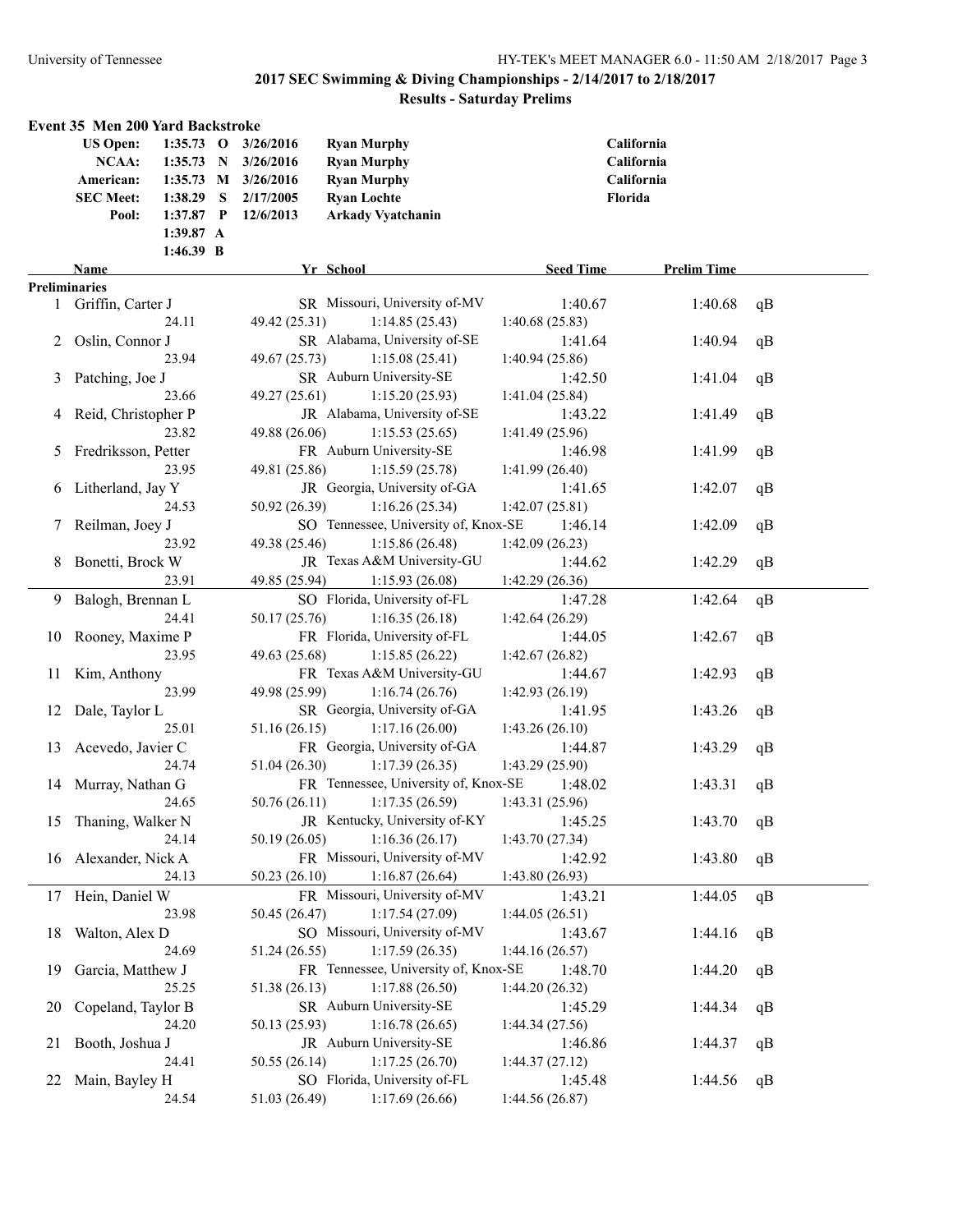| Preliminaries  (Event 35 Men 200 Yard Backstroke) |  |  |  |  |  |
|---------------------------------------------------|--|--|--|--|--|
|---------------------------------------------------|--|--|--|--|--|

|                      | Name                                     | Yr School                                                               | <b>Seed Time</b>          | <b>Prelim Time</b> |              |
|----------------------|------------------------------------------|-------------------------------------------------------------------------|---------------------------|--------------------|--------------|
|                      | 23 Swart, Josh D<br>24.86                | SO Kentucky, University of-KY<br>51.24 (26.38)<br>1:18.20(26.96)        | 1:46.08<br>1:44.59(26.39) | 1:44.59            | qB           |
|                      | 24 Kananowicz, Bryce A<br>24.10          | JR South Carolina, University of,-SC<br>50.41 (26.31)<br>1:17.48(27.07) | 1:46.85<br>1:44.63(27.15) | 1:44.63            | qB           |
|                      | 25 Maas, Kyle P                          | FR Alabama, University of-SE                                            | 1:45.43                   | 1:44.81            | $\mathbf{B}$ |
|                      | 24.79                                    | 51.40 (26.61)<br>1:18.27(26.87)                                         | 1:44.81(26.54)            |                    |              |
| 26                   | Smith, Thomas J                          | SO Louisiana State University-LA                                        | 1:44.26                   | 1:44.95            | B            |
|                      | 24.16                                    | 50.82 (26.66)<br>1:18.16(27.34)                                         | 1:44.95 (26.79)           |                    |              |
|                      | 27 Dingess, David A                      | SO Kentucky, University of-KY                                           | 1:48.99                   | 1:45.24            | $\bf{B}$     |
|                      | 24.23                                    | 50.40 (26.17)<br>1:17.53(27.13)                                         | 1:45.24(27.71)            |                    |              |
| 28                   | Liu, Kevin H                             | FR South Carolina, University of,-SC                                    | 1:50.57                   | 1:45.27            | B            |
|                      | 23.81                                    | 50.07 (26.26)<br>1:17.79(27.72)                                         | 1:45.27 (27.48)           |                    |              |
| 29                   | Schaetzle, Griffin C                     | SO Missouri, University of-MV                                           | 1:44.05                   | 1:45.32            | B            |
|                      | 25.04                                    | 51.59 (26.55)<br>1:18.37(26.78)                                         | 1:45.32(26.95)            |                    |              |
| 30                   | Kelsoe, Jacob W                          | SR Alabama, University of-SE                                            | 1:48.56                   | 1:45.44            | B            |
|                      | 24.65                                    | 50.96 (26.31)<br>1:18.10(27.14)                                         | 1:45.44(27.34)            |                    |              |
| 31                   | Countie, Will M                          | FR South Carolina, University of,-SC                                    | 1:47.79                   | 1:45.56            | B            |
|                      | 24.08                                    | 50.57 (26.49)<br>1:17.76(27.19)                                         | 1:45.56 (27.80)           |                    |              |
| 32                   | Rocha de Murga, Juan                     | SR Texas A&M University-GU                                              | 1:46.90                   | 1:45.63            | B            |
|                      | 24.67                                    | 51.45 (26.78)<br>1:18.44(26.99)                                         | 1:45.63(27.19)            |                    |              |
| 33                   | Blyzinskyj, Jack A                       | SR Florida, University of-FL                                            | 1:45.82                   | 1:46.19            | B            |
|                      | 24.39                                    | 50.82 (26.43)<br>1:18.36(27.54)                                         | 1:46.19(27.83)            |                    |              |
| 34                   | Blandford, Connor J                      | FR Kentucky, University of-KY                                           | 1:48.89                   | 1:46.33            | B            |
|                      | 24.80                                    | 51.24 (26.44)<br>1:18.68(27.44)                                         | 1:46.33(27.65)            |                    |              |
| 35                   | Klotz, Matthew J                         | FR Louisiana State University-LA                                        | 1:46.08                   | 1:47.29            |              |
|                      | 24.14                                    | 50.43 (26.29)<br>1:18.23(27.80)                                         | 1:47.29(29.06)            |                    |              |
| 36                   | Mulleady, Duncan P                       | JR Texas A&M University-GU                                              | 1:49.52                   | 1:47.51            |              |
|                      | 24.90                                    | 51.78 (26.88)<br>1:19.34(27.56)                                         | 1:47.51(28.17)            |                    |              |
|                      | 37 Atmore, Blake B                       | SO Georgia, University of-GA                                            | 1:51.12                   | 1:49.98            |              |
|                      | 25.74                                    | 1:21.78(28.31)<br>53.47 (27.73)                                         | 1:49.98(28.20)            |                    |              |
|                      | <b>Event 36 Women 100 Yard Freestyle</b> |                                                                         |                           |                    |              |
|                      | <b>US Open:</b>                          | 46.09 O 3/21/2015<br><b>Simone Manuel</b>                               | <b>Stanford</b>           |                    |              |
|                      | <b>NCAA:</b>                             | <b>Simone Manuel</b><br>46.09 N 3/21/2015                               | <b>Stanford</b>           |                    |              |
|                      | American:                                | 46.09 M 3/21/2015<br><b>Simone Manuel</b>                               | <b>Stanford</b>           |                    |              |
|                      | <b>SEC Meet:</b><br>46.61 S              | 2/18/2012<br>Ariana Vanderpool-Wallace                                  | Auburn                    |                    |              |
|                      | Pool:<br>$46.61$ P                       | 2/18/2012<br>Arianna Vanderpool-Wallace                                 | Auburn                    |                    |              |
|                      | 47.69 A<br>49.99 B                       |                                                                         |                           |                    |              |
|                      | Name                                     | Yr School                                                               | <b>Seed Time</b>          | <b>Prelim Time</b> |              |
| <b>Preliminaries</b> |                                          |                                                                         |                           |                    |              |
| $\mathbf{1}$         | Smoliga, Olivia M                        | SR Georgia, University of-GA                                            | 46.95                     | 47.74              | qB           |
|                      | 10.80                                    | 35.35 (12.58)<br>22.77 (11.97)                                          | 47.74 (12.39)             |                    |              |
| 2                    | Gastaldello, Beryl E                     | JR Texas A&M University-GU                                              | 49.31                     | 48.07              | qB           |
|                      | 11.00                                    | 23.21 (12.21)<br>35.87 (12.66)                                          | 48.07 (12.20)             |                    |              |
| 3                    | Burchill, Veronica K                     | FR Georgia, University of-GA                                            | 48.44                     | 48.20              | qB           |
|                      | 10.97                                    | 23.14 (12.17)<br>35.69 (12.55)                                          | 48.20 (12.51)             |                    |              |
| 4                    | Van Landeghem, Chantal                   | SR Georgia, University of-GA                                            | 48.00                     | 48.40              | qB           |
|                      | 11.20                                    | 23.43 (12.23)<br>36.01 (12.58)                                          | 48.40 (12.39)             |                    |              |
| 5                    | Malone, Kristin T                        | JR Texas A&M University-GU                                              | 49.76                     | 48.50              | qB           |
|                      | 11.14                                    | 23.50 (12.36)<br>35.97 (12.47)                                          | 48.50 (12.53)             |                    |              |
| 6                    | Meynen, Julie                            | FR Auburn University-SE                                                 | 48.33                     | 48.51              | qB           |
|                      | 11.22                                    | 35.97 (12.55)<br>23.42 (12.20)                                          | 48.51 (12.54)             |                    |              |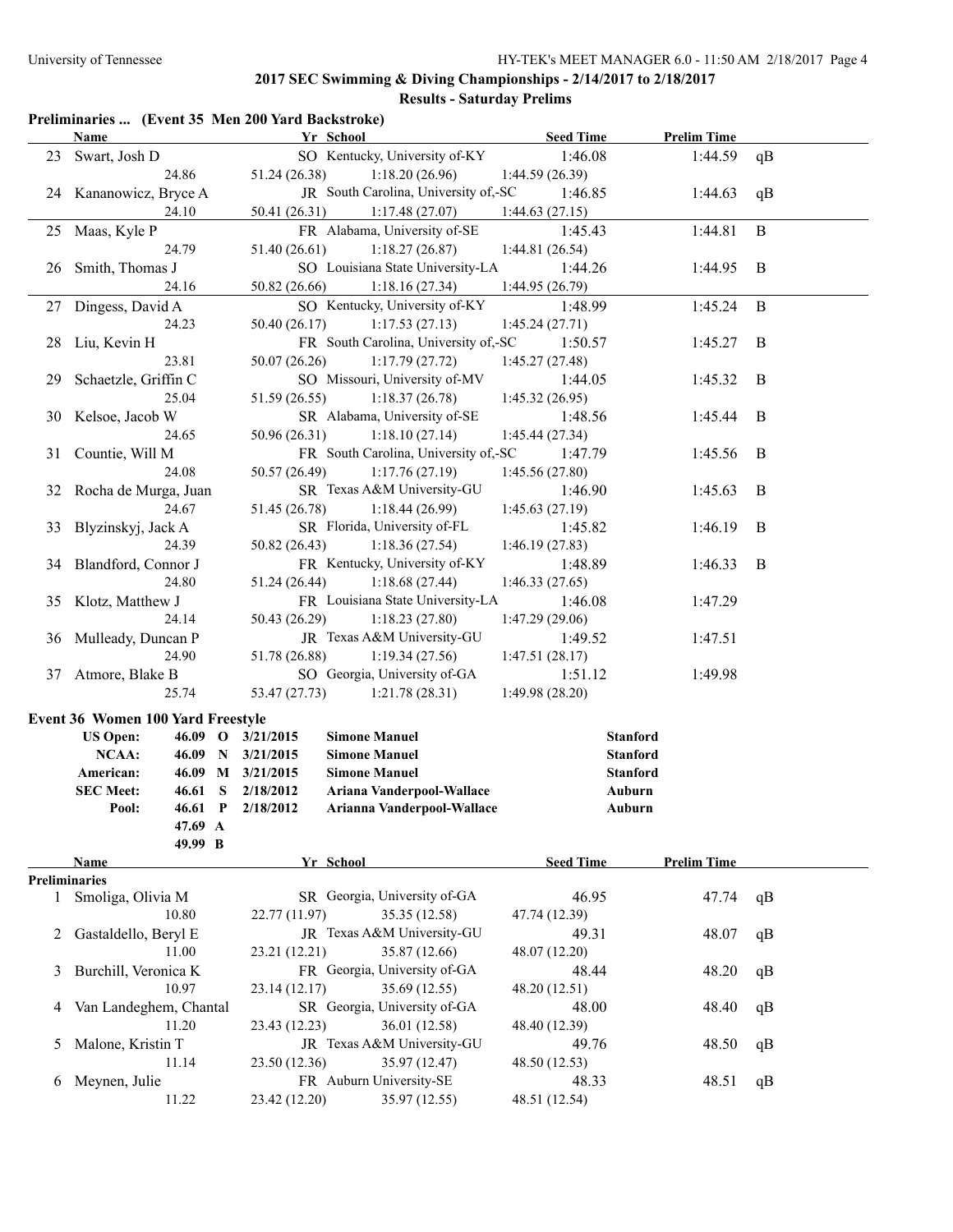#### **Preliminaries ... (Event 36 Women 100 Yard Freestyle)**

|       | <b>Name</b>                | Yr School                            | <b>Seed Time</b> | <b>Prelim Time</b> |                |
|-------|----------------------------|--------------------------------------|------------------|--------------------|----------------|
|       | Troskot, Leah B            | SR Louisiana State University-LA     | 48.90            | 48.55              | qB             |
|       | 11.07                      | 23.32 (12.25)<br>35.95 (12.63)       | 48.55 (12.60)    |                    |                |
| 8     | Banic, Madeline A          | SO Tennessee, University of, Knox-SE | 50.82            | 48.87              | qB             |
|       | 10.85                      | 23.05 (12.20)<br>35.88 (12.83)       | 48.87 (12.99)    |                    |                |
|       | 9 Dressel, Sherridon L     | FR Florida, University of-FL         | 50.09            | 49.11              | qB             |
|       | 11.35                      | 23.78 (12.43)<br>36.49 (12.71)       | 49.11 (12.62)    |                    |                |
| 10    | Scott, Bailey K            | JR Alabama, University of-SE         | 49.57            | 49.18              | qB             |
|       | 11.22                      | 23.53 (12.31)<br>36.47 (12.94)       | 49.18 (12.71)    |                    |                |
| *11   | Miller, Amy E              | FR Texas A&M University-GU           | 49.17            | 49.22              | qB             |
|       | 11.42                      | 23.81 (12.39)<br>36.54 (12.73)       | 49.22 (12.68)    |                    |                |
| $*11$ | Tetzloff, Alyssa P         | SO Auburn University-SE              | 48.59            | 49.22              | qB             |
|       | 10.94                      | 23.22 (12.28)<br>36.27(13.05)        | 49.22 (12.95)    |                    |                |
|       | 13 Purcell, Allyx K        | SR Auburn University-SE              | 49.91            | 49.27              | qB             |
|       | 11.21                      | 23.69 (12.48)<br>36.59 (12.90)       | 49.27 (12.68)    |                    |                |
|       | *14 Freriks, Geena K       | SO Kentucky, University of-KY        | 49.78            | 49.32              | qB             |
|       | 11.47                      | 24.01 (12.54)<br>36.81 (12.80)       | 49.32 (12.51)    |                    |                |
|       | *14 Tomley, Temarie A      | JR Alabama, University of-SE         | 49.49            | 49.32              | qB             |
|       | 11.08                      | 23.42 (12.34)<br>36.35 (12.93)       | 49.32 (12.97)    |                    |                |
|       | 16 Rasmus, Claire E        | SO Texas A&M University-GU           | 49.66            | 49.35              | qB             |
|       | 11.51                      | 23.92 (12.41)<br>36.76 (12.84)       | 49.35 (12.59)    |                    |                |
|       | 17 Knight, Haylee M        | SO Louisiana State University-LA     | 49.70            | 49.40              | qB             |
|       | 11.39                      | 23.88 (12.49)<br>36.75(12.87)        | 49.40 (12.65)    |                    |                |
|       | 18 Toussaint, Kira M       | SR Tennessee, University of, Knox-SE | 49.44            | 49.44              | qB             |
|       | 11.35                      | 23.81 (12.46)<br>36.52(12.71)        | 49.44 (12.92)    |                    |                |
|       | 19 Ellzey, Ashton M        | JR Auburn University-SE              | 50.40            | 49.45              | qB             |
|       | 11.17                      | 36.35(12.83)<br>23.52 (12.35)        | 49.45 (13.10)    |                    |                |
|       | 20 Brown, Erika J          | FR Tennessee, University of, Knox-SE | 49.84            | 49.57              | qB             |
|       | 11.54                      | 24.12 (12.58)<br>37.16 (13.04)       | 49.57 (12.41)    |                    |                |
|       | 21 Lupton, Lexie L         | SO Texas A&M University-GU           | 50.72            | 49.63              | qB             |
|       | 11.33                      | 23.90 (12.57)<br>36.89 (12.99)       | 49.63 (12.74)    |                    |                |
|       | 22 Metzger-Seymour, Erin M | JR Missouri, University of-MV        | 49.72            | 49.67              | qB             |
|       | 11.53                      | 23.95 (12.42)<br>36.79 (12.84)       | 49.67 (12.88)    |                    |                |
|       | 23 Cleveland, Alex S       | JR Tennessee, University of, Knox-SE | 50.70            | 49.80              | qB             |
|       | 11.25                      | 23.88 (12.63)<br>36.93(13.05)        | 49.80 (12.87)    |                    |                |
|       | 24 Dambacher, Kelsey N     | FR Florida, University of-FL         | 50.54            | 49.81              | qB             |
|       | 11.39                      | 37.03 (13.11)<br>23.92 (12.53)       | 49.81 (12.78)    |                    |                |
|       | 25 Lingmann, Edith         | FR South Carolina, University of,-SC | 50.11            | 49.91              | $\overline{B}$ |
|       | 11.57                      | 37.20 (12.99)<br>24.21 (12.64)       | 49.91 (12.71)    |                    |                |
|       | 26 Hayden, Rachel E        | JR Missouri, University of-MV        | 49.82            | 49.95              | B              |
|       | 11.43                      | 36.91 (13.06)<br>23.85 (12.42)       | 49.95 (13.04)    |                    |                |
|       | 27 Allen, Emily K          | SO Tennessee, University of, Knox-SE | 50.35            | 49.99              | $\, {\bf B}$   |
|       | 11.40                      | 37.17 (13.04)<br>24.13 (12.73)       | 49.99 (12.82)    |                    |                |
| 28    | Vay, Meredith M            | JR South Carolina, University of,-SC | 51.14            | 50.15              |                |
|       | 11.33                      | 23.93 (12.60)<br>37.10 (13.17)       | 50.15 (13.05)    |                    |                |
| *29   | Bindi, Tori E              | FR Florida, University of-FL         | 50.97            | 50.25              |                |
|       | 11.60                      | 37.38 (13.07)<br>24.31 (12.71)       | 50.25 (12.87)    |                    |                |
| *29   | Clevenger, Robyn           | FR Auburn University-SE              | 50.19            | 50.25              |                |
|       | 11.34                      | 23.94 (12.60)<br>37.09 (13.15)       | 50.25 (13.16)    |                    |                |
| 31    | Trost, Victoria S          | SR Missouri, University of-MV        | 50.01            | 50.26              |                |
|       | 11.35                      | 24.06 (12.71)<br>37.17 (13.11)       | 50.26 (13.09)    |                    |                |
|       | 32 Morrow, Lindsay H       | JR Alabama, University of-SE         | 50.90            | 50.30              |                |
|       | 11.41                      | 23.86 (12.45)<br>37.07 (13.21)       | 50.30 (13.23)    |                    |                |
|       |                            |                                      |                  |                    |                |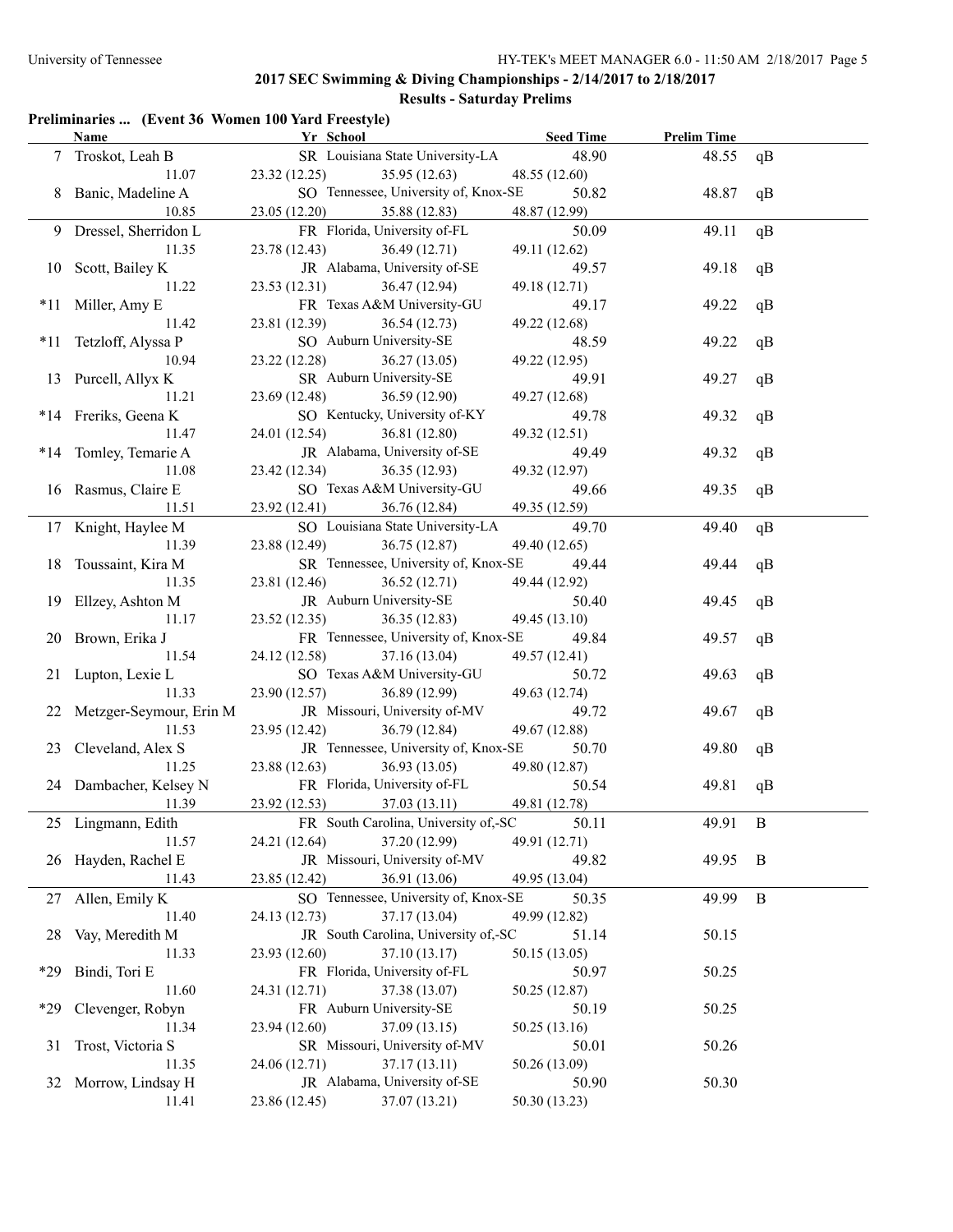# **Results - Saturday Prelims**

# **Preliminaries ... (Event 36 Women 100 Yard Freestyle)**

|     | Name                          | Yr School                                             | <b>Seed Time</b> | <b>Prelim Time</b> |  |
|-----|-------------------------------|-------------------------------------------------------|------------------|--------------------|--|
|     | 33 Merritt, Jessica           | FR Auburn University-SE                               | 50.74            | 50.35              |  |
|     | 11.42                         | 24.01 (12.59)<br>37.15(13.14)                         | 50.35(13.20)     |                    |  |
|     | 34 Jones, Iliana L            | SO Missouri, University of-MV                         | 50.25            | 50.39              |  |
|     | 11.30                         | 23.99 (12.69)<br>37.17(13.18)                         | 50.39 (13.22)    |                    |  |
|     | 35 Portz, Katie A             | FR Texas A&M University-GU                            | 50.86            | 50.43              |  |
|     | 11.47                         | 24.25 (12.78)<br>37.42(13.17)                         | 50.43(13.01)     |                    |  |
|     | 36 Musser, Hannah E           | JR Alabama, University of-SE                          | 51.37            | 50.44              |  |
|     | 11.51                         | 24.31 (12.80)<br>37.44(13.13)                         | 50.44 (13.00)    |                    |  |
|     | 37 Evensen, Courtney M        | SO Missouri, University of-MV                         | 50.23            | 50.66              |  |
|     | 11.75                         | 24.55 (12.80)<br>37.71 (13.16)                        | 50.66 (12.95)    |                    |  |
|     | 38 Lappin, Christina M        | FR South Carolina, University of,-SC                  | 50.13            | 50.82              |  |
|     | 11.56                         | 24.13 (12.57) 37.46 (13.33)                           | 50.82 (13.36)    |                    |  |
|     | 39 Black, Haley M             | JR Auburn University-SE                               | NT               | 50.87              |  |
|     | 11.53                         | 24.63 (13.10)<br>37.98 (13.35)                        | 50.87 (12.89)    |                    |  |
|     | 40 John-Williams, Kimberlee C | SR Georgia, University of-GA                          | 51.21            | 50.91              |  |
|     | 12.00                         | 24.78 (12.78)<br>37.95(13.17)                         | 50.91 (12.96)    |                    |  |
|     | 41 Maughan, Amelia B          | JR Florida, University of-FL                          | 50.67            | 50.92              |  |
|     | 11.82                         | 24.72 (12.90)<br>37.97(13.25)                         | 50.92(12.95)     |                    |  |
|     | 42 Fleming, Morgan G          | SO Alabama, University of-SE                          | 50.75            | 50.96              |  |
|     | 11.66                         | 24.37 (12.71)<br>37.75 (13.38)                        | 50.96 (13.21)    |                    |  |
|     | 43 Panti, Elisavet            | JR Florida, University of-FL                          | 50.68            | 51.02              |  |
|     | 11.79                         | 24.47 (12.68)<br>37.87 (13.40)                        | 51.02(13.15)     |                    |  |
|     | 44 Anderson, Taylor C         | SO Louisiana State University-LA                      | 51.20            | 51.04              |  |
|     | 11.46                         | 24.27 (12.81)<br>37.64 (13.37)                        | 51.04 (13.40)    |                    |  |
|     | 45 Spradley, Summer C         | SO Louisiana State University-LA                      | 50.35            | 51.06              |  |
|     | 11.45                         | 24.10(12.65)                                          |                  |                    |  |
|     |                               | 37.38 (13.28)<br>FR Arkansas, University of, Fayet-AR | 51.06 (13.68)    |                    |  |
|     | 46 Chambliss, Dalton D        |                                                       | 51.10            | 51.10              |  |
|     | 11.60                         | 24.34 (12.74)<br>37.68 (13.34)                        | 51.10 (13.42)    |                    |  |
|     | 47 Kelly, Erin E              | SO Arkansas, University of, Fayet-AR                  | 51.64            | 51.11              |  |
|     | 11.52                         | 24.32 (12.80)<br>37.68 (13.36)                        | 51.11 (13.43)    |                    |  |
|     | *48 Forrester, Patricia D     | SR Tennessee, University of, Knox-SE                  | 53.35            | 51.13              |  |
|     | 11.64                         | 24.32 (12.68)<br>37.53(13.21)                         | 51.13 (13.60)    |                    |  |
|     | *48 Carney, Annah D           | SO Arkansas, University of, Fayet-AR                  | 52.28            | 51.13              |  |
|     | 11.76                         | 24.65 (12.89)<br>37.94 (13.29)                        | 51.13 (13.19)    |                    |  |
|     | 50 Lee, Shauna A              | SO Georgia, University of-GA                          | 51.53            | 51.15              |  |
|     | 11.70                         | 24.61 (12.91) 37.92 (13.31)                           | 51.15 (13.23)    |                    |  |
|     | 51 Keith, Mckenna F           | SO South Carolina, University of,-SC                  | 51.92            | 51.32              |  |
|     | 11.52                         | 37.48 (13.41)<br>24.07 (12.55)                        | 51.32 (13.84)    |                    |  |
| 52  | Michailoff-Russell, Kiera C   | SO Arkansas, University of, Fayet-AR                  | 51.54            | 51.40              |  |
|     | 11.88                         | 24.94 (13.06)<br>38.30 (13.36)                        | 51.40 (13.10)    |                    |  |
| 53  | Brakefield, Mary Cayten C     | FR Tennessee, University of, Knox-SE                  | 51.67            | 51.47              |  |
|     | 11.85                         | 24.82 (12.97)<br>38.15 (13.33)                        | 51.47 (13.32)    |                    |  |
|     | 54 Hippi, Jacqueline          | FR Auburn University-SE                               | 51.12            | 51.52              |  |
|     | 11.78                         | 24.89 (13.11)<br>38.28 (13.39)                        | 51.52 (13.24)    |                    |  |
| 55  | Martin, Maddie C              | SR Auburn University-SE                               | 53.02            | 51.59              |  |
|     | 11.60                         | 38.19 (13.61)<br>24.58 (12.98)                        | 51.59 (13.40)    |                    |  |
|     | 56 Bruun, Line J              | FR Alabama, University of-SE                          | 51.00            | 51.71              |  |
|     | 11.90                         | 24.90 (13.00)<br>38.23 (13.33)                        | 51.71 (13.48)    |                    |  |
| 57  | Hamilton, Paige E             | FR Vanderbilt University-SE                           | 51.47            | 51.72              |  |
|     | 11.79                         | 38.40 (13.61)<br>24.79 (13.00)                        | 51.72 (13.32)    |                    |  |
| 58  | Tootill, Caitlin J            | SO Arkansas, University of, Fayet-AR                  | 51.53            | 51.77              |  |
|     | 11.80                         | 24.84 (13.04)<br>38.38 (13.54)                        | 51.77 (13.39)    |                    |  |
| 59. | Goldblatt, Johanna R          | SO Vanderbilt University-SE                           | 52.34            | 51.79              |  |
|     | 11.99                         | 38.48 (13.57)<br>24.91 (12.92)                        | 51.79 (13.31)    |                    |  |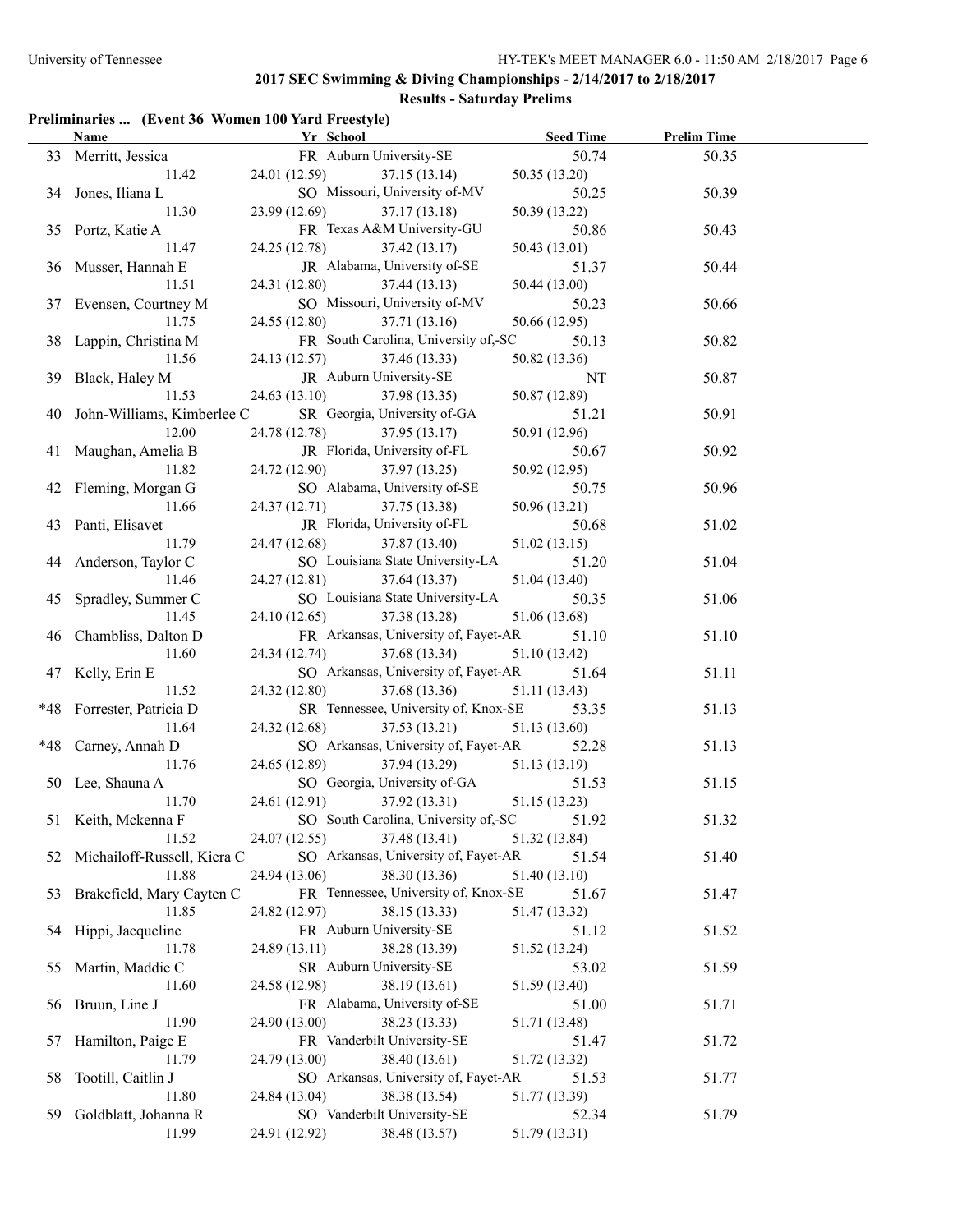|                     | Preliminaries  (Event 36 Women 100 Yard Freestyle) |   |                   |                                      |                  |                    |    |
|---------------------|----------------------------------------------------|---|-------------------|--------------------------------------|------------------|--------------------|----|
|                     | Name                                               |   |                   | Yr School                            | <b>Seed Time</b> | <b>Prelim Time</b> |    |
| 60                  | Coughlin, Kathryn A                                |   |                   | SR Vanderbilt University-SE          | 52.36            | 51.80              |    |
|                     | 11.88                                              |   | 25.01(13.13)      | 38.49 (13.48)                        | 51.80 (13.31)    |                    |    |
| 61                  | Vincent, Taylor M                                  |   |                   | SR South Carolina, University of,-SC | 52.54            | 52.18              |    |
|                     | 11.46                                              |   | 24.43 (12.97)     | 38.18 (13.75)                        | 52.18 (14.00)    |                    |    |
| 62                  | Brown, Summer K                                    |   |                   | JR Vanderbilt University-SE          | 52.75            | 52.24              |    |
|                     | 12.07                                              |   | 25.11 (13.04)     | 38.66 (13.55)                        | 52.24 (13.58)    |                    |    |
| $\qquad \qquad - -$ | Wilson, Makenna N                                  |   |                   | SR Louisiana State University-LA     | NT               | <b>DFS</b>         |    |
|                     | Event 37 Men 100 Yard Freestyle                    |   |                   |                                      |                  |                    |    |
|                     | <b>US Open:</b>                                    |   | 40.46 O 3/26/2016 | <b>Caeleb Dressel</b>                | Florida          |                    |    |
|                     | NCAA:<br>40.46 N                                   |   | 3/26/2016         | <b>Caeleb Dressel</b>                | Florida          |                    |    |
|                     | American:                                          |   | 40.46 M 3/26/2016 | <b>Caeleb Dressel</b>                | Florida          |                    |    |
|                     | <b>SEC Meet:</b><br>41.07                          | S | 2/20/2016         | <b>Caeleb Dressel</b>                | Florida          |                    |    |
|                     | 41.39 P<br>Pool:                                   |   | 12/6/2013         | Nathan Adrian                        |                  |                    |    |
|                     | 42.25 A                                            |   |                   |                                      |                  |                    |    |
|                     | 44.29 B                                            |   |                   |                                      |                  |                    |    |
|                     | Name                                               |   |                   | Yr School                            | <b>Seed Time</b> | <b>Prelim Time</b> |    |
|                     | <b>Preliminaries</b>                               |   |                   |                                      |                  |                    |    |
|                     | 1 Dressel, Caeleb R                                |   |                   | JR Florida, University of-FL         | 41.60            | 41.51              | qA |
|                     | 9.17                                               |   | 20.05 (10.88)     | 30.75 (10.70)                        | 41.51 (10.76)    |                    |    |
|                     | 2 Decoursey, Kyle E                                |   |                   | SO Tennessee, University of, Knox-SE | 43.14            | 42.23              | qA |
|                     | 9.83                                               |   | 20.53 (10.70)     | 31.55 (11.02)                        | 42.23 (10.68)    |                    |    |
| 3                   | Chadwick, Michael H                                |   |                   | SR Missouri, University of-MV        | 41.80            | 42.32              | qB |
|                     | 9.77                                               |   | 20.35 (10.58)     | 31.43 (11.08)                        | 42.32 (10.89)    |                    |    |
|                     | 4 Holoda, Peter                                    |   |                   | JR Auburn University-SE              | 42.53            | 42.45              | qB |
|                     | 9.82                                               |   | 20.47 (10.65)     | 31.41 (10.94)                        | 42.45 (11.04)    |                    |    |
| 5                   | Bams, Laurent J                                    |   |                   | SO Alabama, University of-SE         | 43.22            | 42.65              | qB |
|                     | 9.79                                               |   | 20.50 (10.71)     | 31.61(11.11)                         | 42.65 (11.04)    |                    |    |
| 6                   | Howard, Robert C                                   |   |                   | SO Alabama, University of-SE         | 43.19            | 42.85              | qB |
|                     | 9.61                                               |   | 20.16 (10.55)     | 31.40 (11.24)                        | 42.85 (11.45)    |                    |    |
| 7                   | Apple, Zach                                        |   |                   | SO Auburn University-SE              | 44.21            | 42.96              | qB |
|                     | 9.70                                               |   | 20.55 (10.85)     | 31.81 (11.26)                        | 42.96 (11.15)    |                    |    |
| 8                   | Bolleter, Cory D                                   |   |                   | SR Texas A&M University-GU           | 43.40            | 43.04              | qB |
|                     | 9.71                                               |   | 20.61 (10.90)     | 31.88 (11.27)                        | 43.04 (11.16)    |                    |    |
| 9.                  | Waddell, Zane                                      |   |                   | FR Alabama, University of-SE         | 42.97            | 43.05              | qB |
|                     | 9.61                                               |   | 20.41 (10.80)     | 31.84 (11.43)                        | 43.05 (11.21)    |                    |    |
|                     | 10 Wetzlar, Peter C                                |   |                   | FR Kentucky, University of-KY        | 44.29            | 43.33 qB           |    |
|                     | 9.73                                               |   | 20.64 (10.91)     | 31.82 (11.18)                        | 43.33 (11.51)    |                    |    |
| 11                  | Martinez Scarpe, Enzo M                            |   |                   | JR Florida, University of-FL         | 44.68            | 43.55              | qB |
|                     | 9.88                                               |   | 20.86 (10.98)     | 32.31 (11.45)                        | 43.55 (11.24)    |                    |    |
| 12                  | Baqlah, Khader                                     |   |                   | FR Florida, University of-FL         | 44.62            | 43.61              | qB |
|                     | 10.20                                              |   | 21.25 (11.05)     | 32.49 (11.24)                        | 43.61 (11.12)    |                    |    |
| 13                  | Darmody, Kyle J                                    |   |                   | SR Auburn University-SE              | 43.84            | 43.64              | qB |
|                     | 9.93                                               |   | 20.92 (10.99)     | 32.35 (11.43)                        | 43.64 (11.29)    |                    |    |
| 14                  | Boland, Jonathan P                                 |   |                   | SR South Carolina, University of,-SC | 43.84            | 43.67              | qB |
|                     | 9.86                                               |   | 20.82 (10.96)     | 32.24 (11.42)                        | 43.67 (11.43)    |                    |    |
|                     | Schreuders, Mikel C                                |   |                   | SO Missouri, University of-MV        | 43.65            |                    |    |
| 15                  |                                                    |   |                   |                                      |                  | 43.69              | qB |
|                     | 10.07                                              |   | 21.02 (10.95)     | 32.38 (11.36)                        | 43.69 (11.31)    |                    |    |
| 16                  | Gonzales, Jacob A                                  |   |                   | SR Texas A&M University-GU           | 44.65            | 43.73              | qB |
|                     | 9.98                                               |   | 20.85 (10.87)     | 32.24 (11.39)                        | 43.73 (11.49)    |                    |    |
| 17                  | Kalontarov, Ziv                                    |   |                   | SO Auburn University-SE              | 44.05            | 43.76              | qB |
|                     | 9.74                                               |   | 20.48 (10.74)     | 32.12 (11.64)                        | 43.76 (11.64)    |                    |    |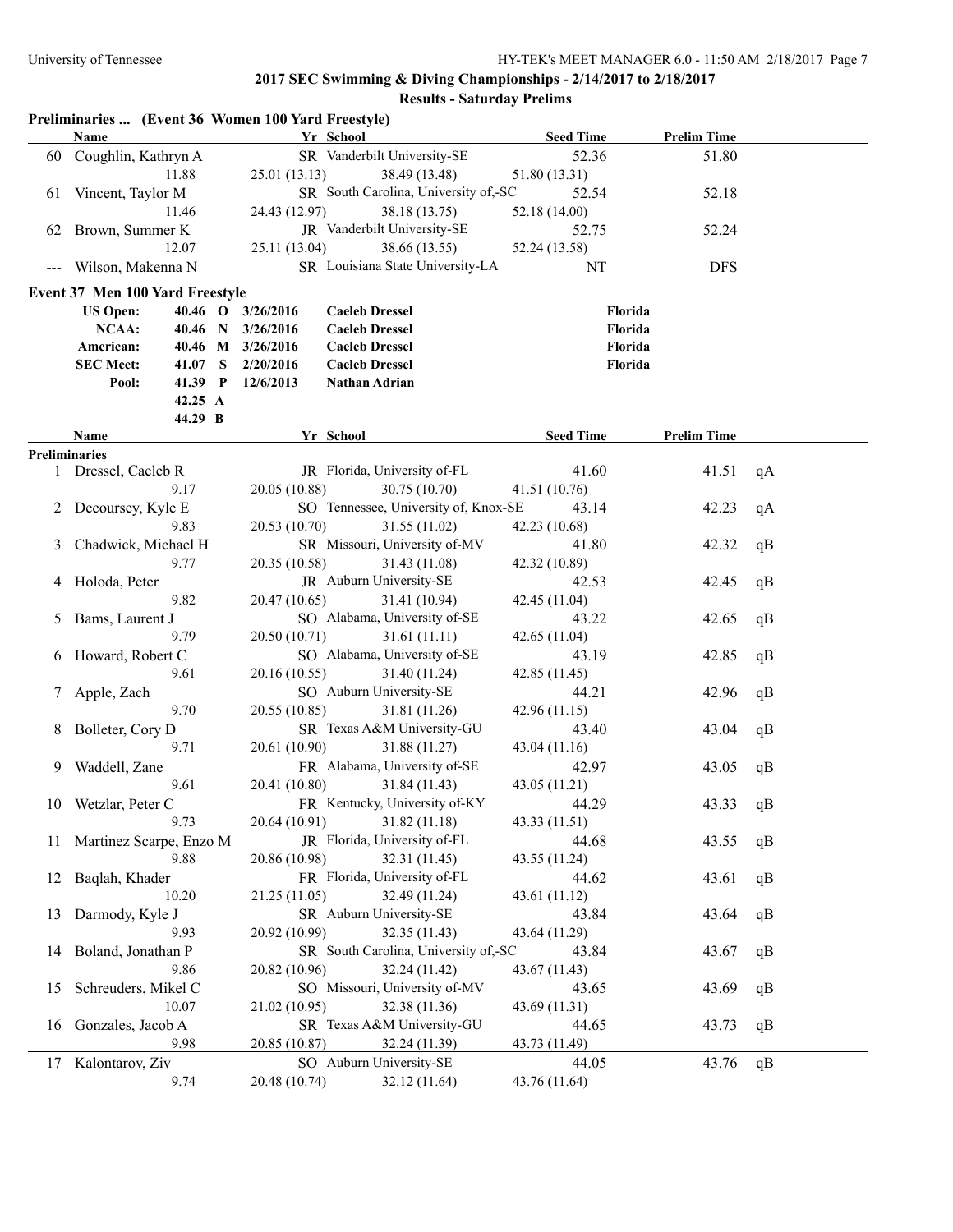#### **Preliminaries ... (Event 37 Men 100 Yard Freestyle)**

|       | <b>Name</b>                  | Yr School                            | <b>Seed Time</b> | <b>Prelim Time</b> |              |
|-------|------------------------------|--------------------------------------|------------------|--------------------|--------------|
|       | 18 Markham, Jake M           | JR Louisiana State University-LA     | 44.00            | 43.85              | qB           |
|       | 10.07                        | 21.19(11.12)<br>32.48 (11.29)        | 43.85 (11.37)    |                    |              |
|       | 19 Rysemus, Logan E          | SR Louisiana State University-LA     | 43.28            | 43.89              | qB           |
|       | 10.22                        | 21.25(11.03)<br>32.50 (11.25)        | 43.89 (11.39)    |                    |              |
|       | 20 Mankus, Luke A            | SO Missouri, University of-MV        | 44.68            | 43.92              | qB           |
|       | 9.71                         | 20.72 (11.01)<br>32.27 (11.55)       | 43.92 (11.65)    |                    |              |
|       | 21 Koster, Adam R            | FR Texas A&M University-GU           | 44.62            | 44.00              | qB           |
|       | 9.98                         | 32.36 (11.47)<br>20.89 (10.91)       | 44.00 (11.64)    |                    |              |
| 22    | Gray, Alex K                 | SR Alabama, University of-SE         | 43.33            | 44.05              | qB           |
|       | 9.87                         | 20.96 (11.09)<br>32.48 (11.52)       | 44.05 (11.57)    |                    |              |
| 23    | Luht, Karl J                 | FR Louisiana State University-LA     | 44.52            | 44.07              | qB           |
|       | 10.02                        | 20.88 (10.86)<br>32.46 (11.58)       | 44.07 (11.61)    |                    |              |
|       | 24 Connolly, Alec M          | FR Tennessee, University of, Knox-SE | 45.44            | 44.12              | qB           |
|       | 10.10                        | 21.10 (11.00)<br>32.47 (11.37)       | 44.12 (11.65)    |                    |              |
|       | 25 Hirstein, Austin X        | JR Tennessee, University of, Knox-SE | 45.77            | 44.19              | $\bf{B}$     |
|       | 10.05                        | 20.99 (10.94)<br>32.54 (11.55)       | 44.19 (11.65)    |                    |              |
| 26    | Coetzee, Ryan                | JR Tennessee, University of, Knox-SE | 44.89            | 44.21              | B            |
|       | 9.92                         | 21.25 (11.33)<br>32.86 (11.61)       | 44.21 (11.35)    |                    |              |
| 27    | Anderson, Shane M            | SO Kentucky, University of-KY        | 44.88            | 44.26              | $\mathbf{B}$ |
|       | 9.86                         | 20.84 (10.98)<br>32.36 (11.52)       | 44.26 (11.90)    |                    |              |
| *28   | Auerbach, Knox W             | SO Alabama, University of-SE         | 44.78            | 44.32              |              |
|       | 9.96                         | 21.08(11.12)<br>32.69(11.61)         | 44.32 (11.63)    |                    |              |
| $*28$ | Garcia, Cobe J               | SO Kentucky, University of-KY        | 45.14            | 44.32              |              |
|       | 9.85                         | 20.99(11.14)<br>32.69 (11.70)        | 44.32 (11.63)    |                    |              |
| 30    | Coffman, Sam E               | SO Missouri, University of-MV        | 44.26            | 44.34              |              |
|       | 9.91                         | 20.99 (11.08)<br>32.64(11.65)        | 44.34 (11.70)    |                    |              |
| 31    | Sansoucie, Andrew J          | SR Missouri, University of-MV        | 43.49            | 44.48              |              |
|       | 10.06                        | 21.08(11.02)<br>32.64 (11.56)        | 44.48 (11.84)    |                    |              |
| *32   | Clough, Lewis                | FR Louisiana State University-LA     | 44.51            | 44.50              |              |
|       | 10.24                        | 21.22 (10.98)<br>32.84 (11.62)       | 44.50 (11.66)    |                    |              |
|       | *32 Mescolote, Joao Victor O | JR Louisiana State University-LA     | 44.43            | 44.50              |              |
|       | 9.68                         | 20.81(11.13)<br>32.49 (11.68)        | 44.50 (12.01)    |                    |              |
|       | 34 Ayar, Turker              | SR Texas A&M University-GU           | 44.53            | 44.57              |              |
|       | 10.13                        | 21.28(11.15)<br>33.10 (11.82)        | 44.57 (11.47)    |                    |              |
|       | 35 Raab, Tim J               | FR Tennessee, University of, Knox-SE | 46.61            | 44.60              |              |
|       | 9.85                         | 21.07(11.22)<br>32.71 (11.64)        | 44.60 (11.89)    |                    |              |
|       | 36 Adams, Matthew D          | JR Alabama, University of-SE 45.36   |                  | 44.62              |              |
|       | 10.05                        | 32.82 (11.70)<br>21.12 (11.07)       | 44.62 (11.80)    |                    |              |
| 37    | Gunn, Sean M                 | SR Kentucky, University of-KY        | 44.97            | 44.65              |              |
|       | 10.08                        | 33.08 (11.64)<br>21.44 (11.36)       | 44.65 (11.57)    |                    |              |
|       | 38 Arthur, Will B            | SO Louisiana State University-LA     | 44.67            | 44.77              |              |
|       | 9.99                         | 32.86 (11.76)<br>21.10(11.11)        | 44.77 (11.91)    |                    |              |
| 39.   | Bone, Colin                  | FR Auburn University-SE              | 44.45            | 44.78              |              |
|       | 10.27                        | 33.29 (11.90)<br>21.39 (11.12)       | 44.78 (11.49)    |                    |              |
| 40    | Ionichev, Gleb               | FR Tennessee, University of, Knox-SE | 45.03            | 44.80              |              |
|       | 10.30                        | 21.43(11.13)<br>33.03 (11.60)        | 44.80 (11.77)    |                    |              |
| 41    | Heath, Grady W               | SO Florida, University of-FL         | 45.22            | 44.82              |              |
|       | 10.28                        | 21.28 (11.00)<br>32.95 (11.67)       | 44.82 (11.87)    |                    |              |
| 42    | Slaton, Micah L              | FR Missouri, University of-MV        | 46.53            | 44.83              |              |
|       | 10.21                        | 21.43 (11.22)<br>33.09 (11.66)       | 44.83 (11.74)    |                    |              |
| 43    | Pheiffer, Damen A            | SR Louisiana State University-LA     | 45.60            | 44.88              |              |
|       | 10.31                        | 21.50 (11.19)<br>33.15 (11.65)       | 44.88 (11.73)    |                    |              |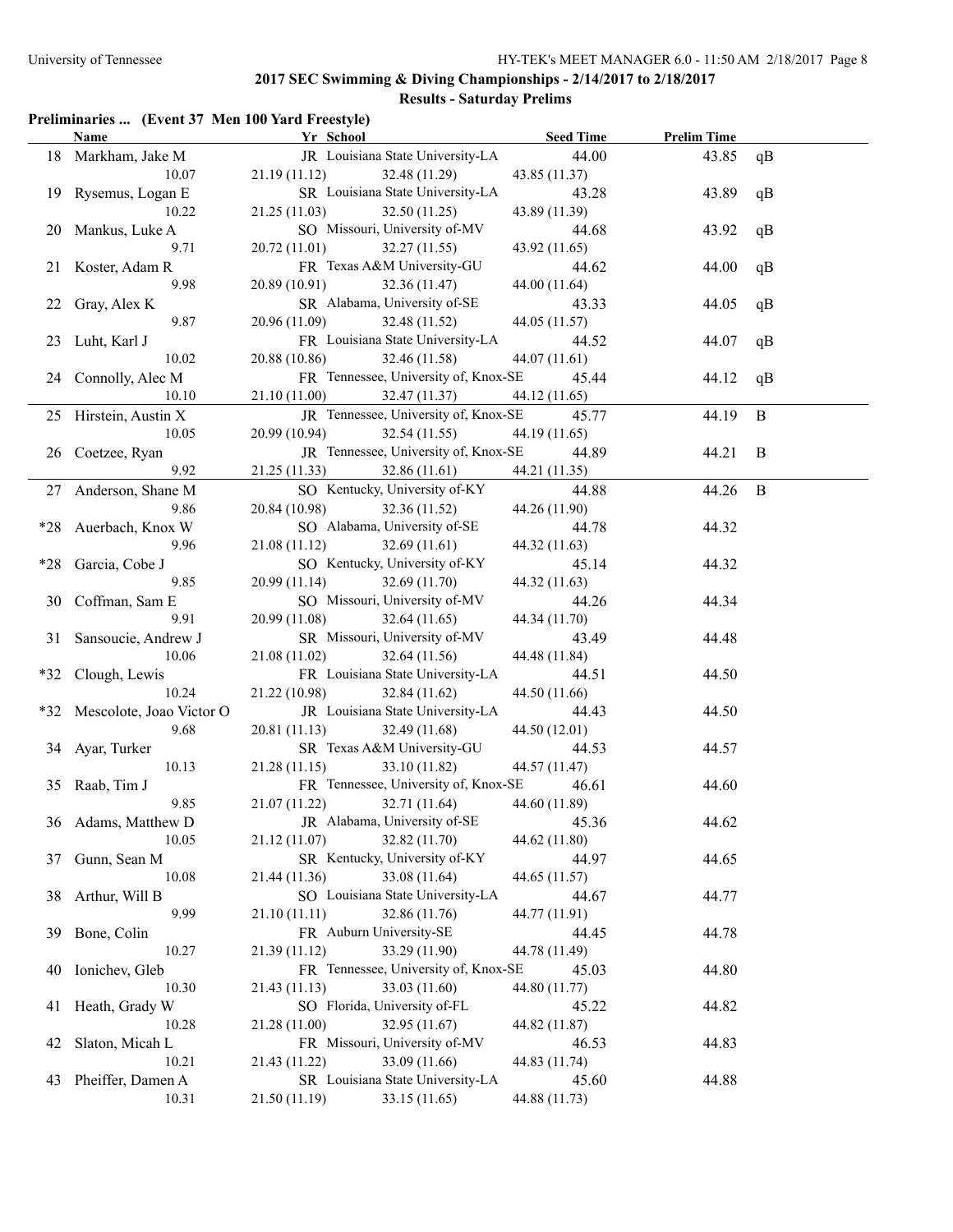# **Preliminaries ... (Event 37 Men 100 Yard Freestyle)**

|       | Name                                 |                        |                        | Yr School                            | <b>Seed Time</b> | <b>Prelim Time</b>   |    |
|-------|--------------------------------------|------------------------|------------------------|--------------------------------------|------------------|----------------------|----|
|       | 44 McCrillis, Patrick C              |                        |                        | JR South Carolina, University of,-SC | 45.78            | 44.90                |    |
|       |                                      | 10.20                  | 21.39(11.19)           | 33.10 (11.71)                        | 44.90 (11.80)    |                      |    |
| $*45$ | Richardson, Steven J                 |                        |                        | SO Texas A&M University-GU           | 45.66            | 44.93                |    |
|       |                                      | 10.24                  | 21.31 (11.07)          | 32.98 (11.67)                        | 44.93 (11.95)    |                      |    |
| $*45$ | Thibert, Mike E                      |                        |                        | FR Texas A&M University-GU           | 44.57            | 44.93                |    |
|       |                                      | 10.14                  | 21.31(11.17)           | 33.08 (11.77)                        | 44.93 (11.85)    |                      |    |
| 47    | Harper, Tyler A                      |                        |                        | SO Louisiana State University-LA     | 44.91            | 45.02                |    |
|       |                                      | 10.08                  | 21.14(11.06)           | 33.07 (11.93)                        | 45.02 (11.95)    |                      |    |
| 48    | Rose, Justin S                       |                        |                        | FR South Carolina, University of,-SC | 45.58            | 45.30                |    |
|       |                                      | 10.18                  | 21.86 (11.68)          | 33.54 (11.68)                        | 45.30 (11.76)    |                      |    |
| 49    | Tjon-A-Joe, Raiz G                   |                        |                        | FR Texas A&M University-GU           | 44.62            | 45.50                |    |
|       |                                      | 10.08                  | 21.18(11.10)           | 33.14 (11.96)                        | 45.50 (12.36)    |                      |    |
|       | 50 Burns, Hayden M                   |                        |                        | SO Tennessee, University of, Knox-SE | 46.49            | 46.02                |    |
|       |                                      | 10.73                  | 22.23 (11.50)          | 34.18 (11.95)                        | 46.02 (11.84)    |                      |    |
|       |                                      |                        |                        |                                      |                  |                      |    |
|       | Event 38 Women 200 Yard Breaststroke |                        |                        |                                      |                  | Indiana              |    |
|       | <b>US Open:</b>                      |                        | 2:03.59 O 3/19/2016    | <b>Lilly King</b>                    |                  | Indiana              |    |
|       | NCAA:                                |                        | 2:03.59 N 3/19/2016    | <b>Lilly King</b>                    |                  |                      |    |
|       | American:                            |                        | 2:03.59 M 3/19/2016    | <b>Lilly King</b>                    |                  | Indiana              |    |
|       | <b>SEC Meet:</b>                     | 2:04.92 S              | 2/22/2014<br>12/6/2013 | <b>Breeja Larson</b>                 |                  | <b>Texas A&amp;M</b> |    |
|       | Pool:                                | $2:05.63$ P            |                        | Alia Atkinson                        |                  | Texas A&M            |    |
|       |                                      | 2:07.33 A<br>2:15.99 B |                        |                                      |                  |                      |    |
|       | Name                                 |                        |                        | Yr School                            | <b>Seed Time</b> | <b>Prelim Time</b>   |    |
|       | Preliminaries                        |                        |                        |                                      |                  |                      |    |
|       | 1 Pickrem, Sydney E                  |                        |                        | SO Texas A&M University-GU           | 2:09.21          | 2:07.93              | qB |
|       |                                      | 29.34                  | 1:01.78(32.44)         | 1:34.78(33.00)                       | 2:07.93(33.15)   |                      |    |
| 2     | McGregor, Ashley E                   |                        |                        | SR Texas A&M University-GU           | 2:07.16          | 2:09.10              | qB |
|       |                                      | 29.59                  | 1:01.99(32.40)         | 1:35.25(33.26)                       | 2:09.10(33.85)   |                      |    |
| 3     | Jonker, Franko                       |                        |                        | SR Texas A&M University-GU           | 2:10.73          | 2:09.68              | qB |
|       |                                      | 30.12                  | 1:03.27(33.15)         | 1:36.14(32.87)                       | 2:09.68(33.54)   |                      |    |
| 4     | Gonzalez Medina, Esther              |                        |                        | JR Texas A&M University-GU           | 2:10.97          | 2:09.99              | qB |
|       |                                      | 29.91                  | 1:03.09(33.18)         | 1:36.67(33.58)                       | 2:09.99 (33.32)  |                      |    |
| 5     | Dirrane, Kersten V                   |                        |                        | JR South Carolina, University of,-SC | 2:11.09          | 2:10.46              | qB |
|       |                                      | 29.08                  | 1:01.75(32.67)         | 1:35.57(33.82)                       | 2:10.46 (34.89)  |                      |    |
|       | 6 Raab, Meaghan M                    |                        |                        | JR Georgia, University of-GA         | 2:10.87          | 2:10.54              | qB |
|       |                                      | 29.70                  | 1:02.43(32.73)         | 1:36.05(33.62)                       | 2:10.54 (34.49)  |                      |    |
|       | 7 Cameron, Emily M                   |                        |                        | SR Georgia, University of-GA         | 2:12.36          | 2:10.77              | qB |
|       |                                      | 29.84                  | 1:02.78(32.94)         | 1:36.50(33.72)                       | 2:10.77(34.27)   |                      |    |
| 8     | Galat, Bethany R                     |                        |                        | JR Texas A&M University-GU           | 2:10.23          | 2:10.81              | qB |
|       |                                      | 30.36                  | 1:03.25(32.89)         | 1:36.66(33.41)                       | 2:10.81 (34.15)  |                      |    |
| 9     | Crew, Kendra R                       |                        |                        | SR Kentucky, University of-KY        | 2:11.03          | 2:11.08              | qB |
|       |                                      | 29.39                  | 1:02.34(32.95)         | 1:36.24(33.90)                       | 2:11.08 (34.84)  |                      |    |
| 10    | Blood, Bridget M                     |                        |                        | SR Alabama, University of-SE         | 2:13.01          | 2:11.18              | qB |
|       |                                      | 29.79                  | 1:03.12(33.33)         | 1:36.53(33.41)                       | 2:11.18(34.65)   |                      |    |
| 11    | Soderberg, Mary Margaret M           |                        |                        | SR Arkansas, University of, Fayet-AR | 2:12.89          | 2:11.36              | qB |
|       |                                      | 29.61                  | 1:02.86(33.25)         | 1:36.48(33.62)                       | 2:11.36 (34.88)  |                      |    |
| 12    | Lloyd, Natasha A                     |                        |                        | SR Auburn University-SE              | 2:12.42          | 2:11.45              | qB |
|       |                                      | 29.81                  | 1:02.90(33.09)         | 1:36.88 (33.98)                      | 2:11.45 (34.57)  |                      |    |
| 13    | Callahan, Colleen                    |                        |                        | SR Tennessee, University of, Knox-SE | 2:11.03          | 2:11.85              | qB |
|       |                                      | 30.10                  | 1:03.25(33.15)         | 1:37.20(33.95)                       | 2:11.85 (34.65)  |                      |    |
| 14    | Caneta, Jorie A                      |                        |                        | JR Texas A&M University-GU           | 2:10.33          | 2:12.16              | qB |
|       |                                      | 30.25                  | 1:03.61(33.36)         | 1:37.58 (33.97)                      | 2:12.16 (34.58)  |                      |    |
|       |                                      |                        |                        |                                      |                  |                      |    |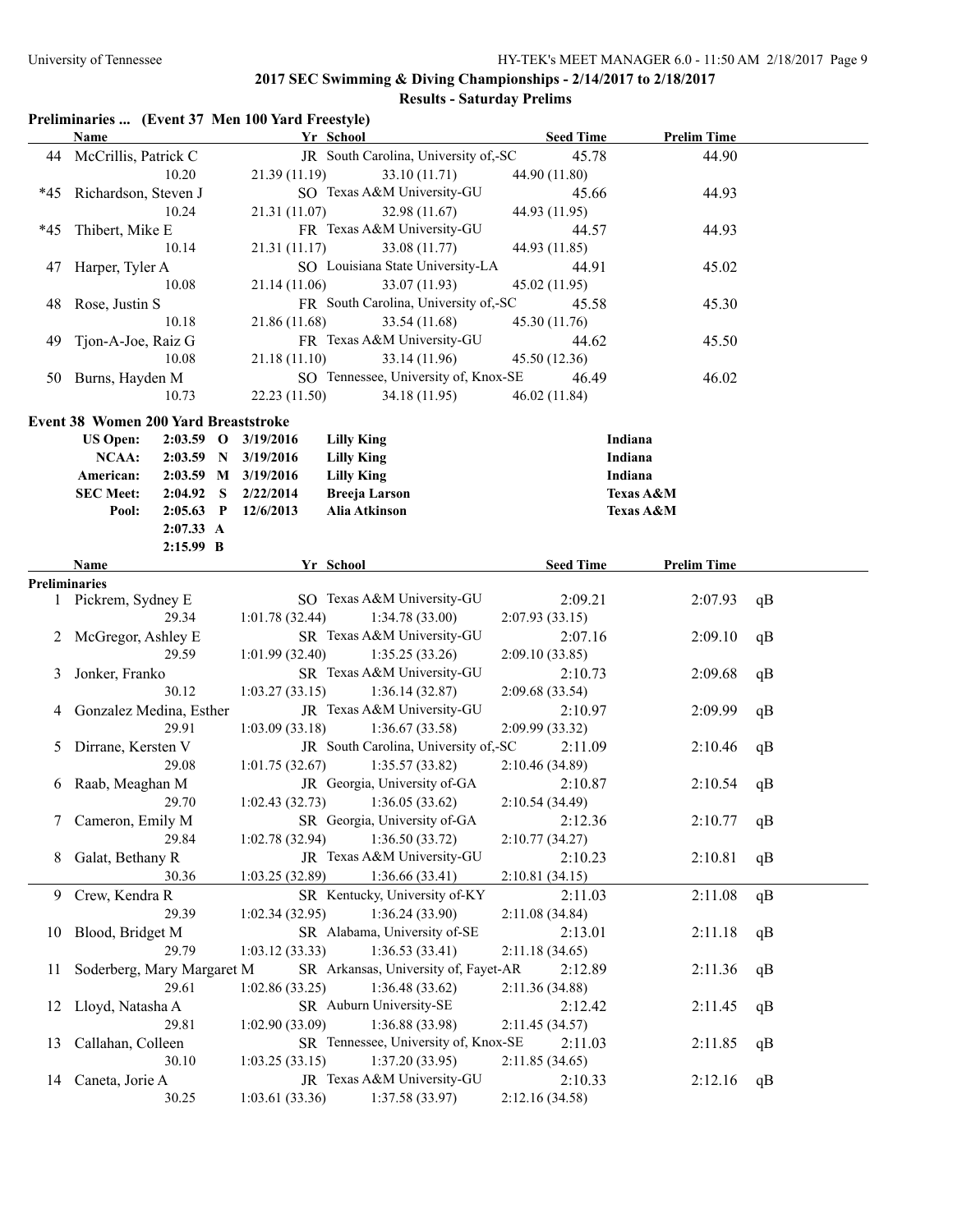# **Results - Saturday Prelims**

|  |  |  | Preliminaries  (Event 38 Women 200 Yard Breaststroke) |
|--|--|--|-------------------------------------------------------|
|--|--|--|-------------------------------------------------------|

|       | <b>Name</b>                    | Yr School                                | <b>Seed Time</b> | <b>Prelim Time</b> |              |
|-------|--------------------------------|------------------------------------------|------------------|--------------------|--------------|
|       | 15 Higgs, Albury A             | FR South Carolina, University of,-SC     | 2:18.76          | 2:12.67            | qB           |
|       | 29.82                          | 1:03.34(33.52)<br>1:37.35(34.01)         | 2:12.67(35.32)   |                    |              |
|       | 16 Winstead, Madison C         | FR Kentucky, University of-KY            | 2:13.03          | 2:12.85            | qB           |
|       | 29.63                          | 1:03.14(33.51)<br>1:37.48(34.34)         | 2:12.85 (35.37)  |                    |              |
|       | 17 Gonzalez-Hermosillo, Monika | SO Texas A&M University-GU               | 2:14.30          | 2:12.86            | qB           |
|       | 30.11                          | 1:04.17(34.06)<br>1:38.72(34.55)         | 2:12.86(34.14)   |                    |              |
|       | 18 Barksdale, Emma A           | SO South Carolina, University of,-SC     | 2:12.64          | 2:12.93            | qB           |
|       | 30.32                          | 1:03.50(33.18)<br>1:37.97(34.47)         | 2:12.93 (34.96)  |                    |              |
|       | 19 Yurchishin, Marian L        | SO Alabama, University of-SE             | 2:15.49          | 2:13.49            | qB           |
|       | 30.45                          | 1:04.48(34.03)<br>1:38.98(34.50)         | 2:13.49(34.51)   |                    |              |
|       | 20 O'Neil, Colleen M           | SR Louisiana State University-LA         | 2:11.64          | 2:13.61            | qB           |
|       | 30.15                          | 1:03.44(33.29)<br>1:37.70(34.26)         | 2:13.61 (35.91)  |                    |              |
|       | 21 Belli, Morgan S             | JR Kentucky, University of-KY            | 2:15.25          | 2:13.75            | qB           |
|       | 30.72                          | 1:04.65(33.93)<br>1:38.92(34.27)         | 2:13.75(34.83)   |                    |              |
|       | 22 Davies, Ann S               | JR Kentucky, University of-KY            | 2:14.55          | 2:13.94            | qB           |
|       | 30.47                          | 1:38.21(34.49)<br>1:03.72(33.25)         | 2:13.94(35.73)   |                    |              |
|       | 23 Glunn, Lexi L               | FR Georgia, University of-GA             | 2:16.01          | 2:14.19            | qB           |
|       | 30.51                          | 1:04.63(34.12)<br>1:39.75(35.12)         | 2:14.19(34.44)   |                    |              |
|       | 24 Burns, Hannah C             | SO Florida, University of-FL             | 2:15.69          | 2:14.28            | qB           |
|       | 30.51                          | 1:04.40(33.89)<br>1:39.14(34.74)         | 2:14.28(35.14)   |                    |              |
|       | 25 Macfarlane, Justine A       | SO Alabama, University of-SE             | 2:16.14          | 2:14.35            | $\mathbf{B}$ |
|       | 29.98                          | 1:03.23(33.25)<br>1:37.83(34.60)         | 2:14.35(36.52)   |                    |              |
|       | 26 Faulconer, Savanna J        | FR Florida, University of-FL             | 2:15.64          | 2:14.57            | B            |
|       | 30.38                          | 1:04.05(33.67)<br>1:38.89 (34.84)        | 2:14.57(35.68)   |                    |              |
|       | 27 Lucenti, Kara M             | JR Vanderbilt University-SE              | 2:14.45          | 2:15.02            | $\mathbf{B}$ |
|       | 30.69                          | 1:04.17(33.48)<br>1:39.45(35.28)         | 2:15.02(35.57)   |                    |              |
|       | 28 Suek, Ellie R               | SR Missouri, University of-MV            | 2:16.18          | 2:15.04            | B            |
|       | 30.61                          | 1:39.69(35.07)<br>1:04.62(34.01)         | 2:15.04(35.35)   |                    |              |
| 29    | Angell, Sydney M               | SO Arkansas, University of, Fayet-AR     | 2:13.93          | 2:15.40            | B            |
|       | 30.25                          | 1:04.31(34.06)<br>1:39.47(35.16)         | 2:15.40(35.93)   |                    |              |
| 30    | Fertel, Kelly A                | FR Florida, University of-FL             | 2:14.43          | 2:16.03            |              |
|       | 30.31                          | 1:04.30(33.99)<br>1:40.10(35.80)         | 2:16.03(35.93)   |                    |              |
| 31    | Oxley, Brittany L              | JR South Carolina, University of,-SC     | 2:15.92          | 2:16.44            |              |
|       | 30.10                          | 1:04.31(34.21)<br>1:39.73(35.42)         | 2:16.44(36.71)   |                    |              |
|       | 32 Strathman, Madison E        | SO Arkansas, University of, Fayet-AR     | 2:13.81          | 2:16.49            |              |
|       | 31.06                          | 1:40.40(35.34)<br>1:05.06(34.00)         | 2:16.49(36.09)   |                    |              |
|       | 33 Paskulin, Olivia            | FR Louisiana State University-LA 2:15.64 |                  | 2:16.52            |              |
|       | 30.66                          | 1:40.43(35.20)<br>1:05.23(34.57)         | 2:16.52(36.09)   |                    |              |
|       | 34 Menendez Nava, Ana          | FR South Carolina, University of,-SC     | 2:19.31          | 2:16.62            |              |
|       | 30.34                          | 1:39.72(35.57)<br>1:04.15(33.81)         | 2:16.62(36.90)   |                    |              |
| 35    | Easterling, Sarah E            | SR Arkansas, University of, Fayet-AR     | 2:18.32          | 2:17.17            |              |
|       | 30.28                          | 1:40.68(35.66)<br>1:05.02(34.74)         | 2:17.17(36.49)   |                    |              |
| 36    | Roman, Breanna M               | JR Auburn University-SE                  | 2:16.61          | 2:17.27            |              |
|       | 30.67                          | 1:04.68(34.01)<br>1:40.79(36.11)         | 2:17.27(36.48)   |                    |              |
| 37    | Murray, Emma E                 | SO Alabama, University of-SE             | 2:16.81          | 2:17.28            |              |
|       | 31.00                          | 1:05.41 (34.41)<br>1:41.21(35.80)        | 2:17.28(36.07)   |                    |              |
| *38   | McKenzie, Anna K               | SO Georgia, University of-GA             | 2:17.66          | 2:17.31            |              |
|       | 30.40                          | 1:04.31(33.91)<br>1:40.09(35.78)         | 2:17.31(37.22)   |                    |              |
| $*38$ | Cieplucha, Tess C              | FR Tennessee, University of, Knox-SE     | 2:18.96          | 2:17.31            |              |
|       | 31.36                          | 1:41.89(35.56)<br>1:06.33(34.97)         | 2:17.31(35.42)   |                    |              |
| 40    | Lowengrub, Catherine G         | FR Louisiana State University-LA         | 2:14.54          | 2:17.57            |              |
|       | 30.57                          | 1:40.62(35.68)<br>1:04.94(34.37)         | 2:17.57(36.95)   |                    |              |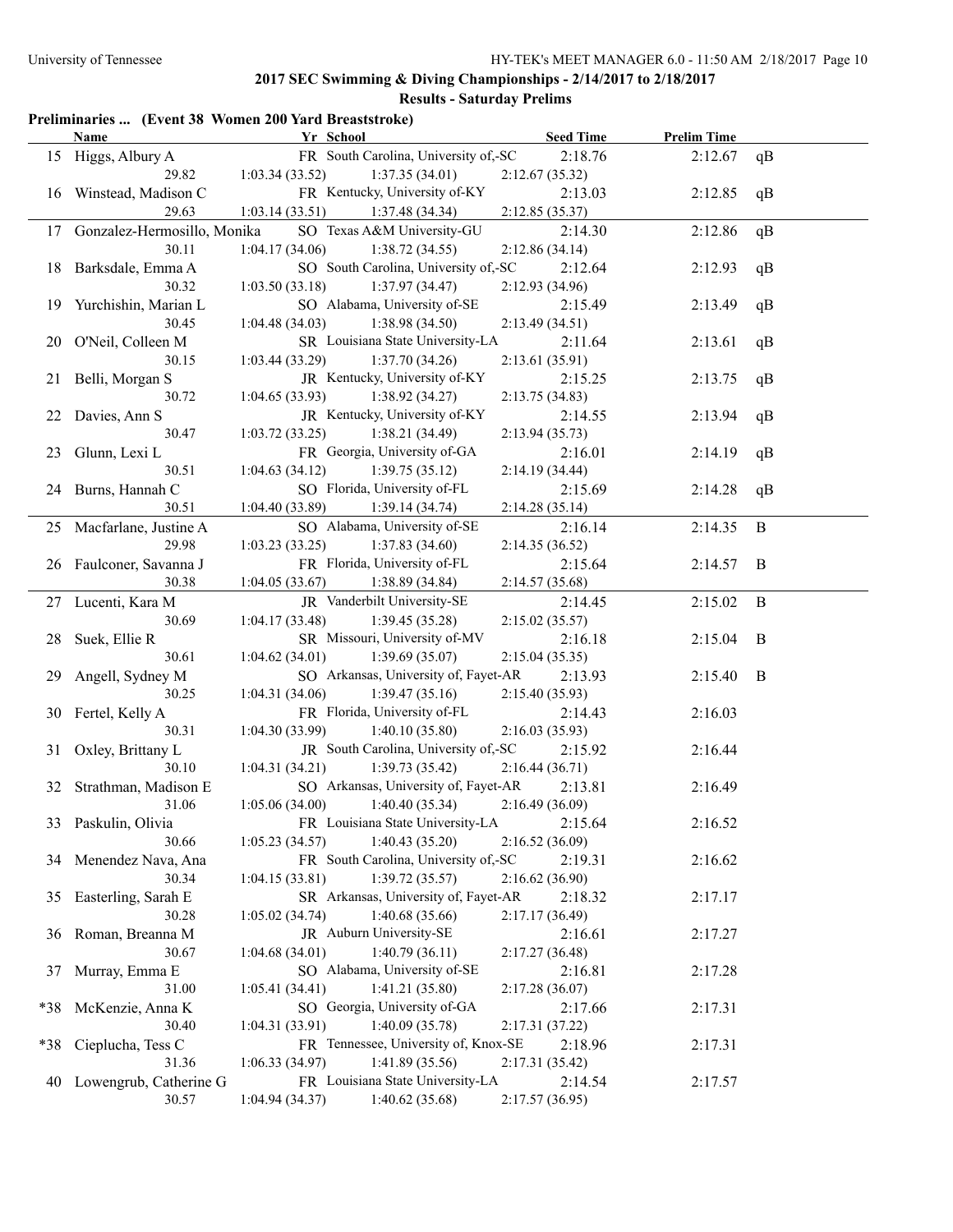# **Results - Saturday Prelims**

# **Preliminaries ... (Event 38 Women 200 Yard Breaststroke)**

|    | <b>Name</b>                         |                                                                             |  |                         | Yr School                            | <b>Seed Time</b> | <b>Prelim Time</b> |    |
|----|-------------------------------------|-----------------------------------------------------------------------------|--|-------------------------|--------------------------------------|------------------|--------------------|----|
|    | 41 Malone, Brooke Y                 |                                                                             |  |                         | JR Auburn University-SE              | 2:19.12          | 2:17.86            |    |
|    |                                     | 30.38                                                                       |  | 1:04.62(34.24)          | 1:40.75(36.13)                       | 2:17.86(37.11)   |                    |    |
| 42 | Thompson, Lauren K                  |                                                                             |  |                         | SO Louisiana State University-LA     | 2:18.00          | 2:18.30            |    |
|    |                                     | 30.54                                                                       |  | 1:04.90(34.36)          | 1:40.95(36.05)                       | 2:18.30 (37.35)  |                    |    |
| 43 | Potts, Alaina N                     |                                                                             |  |                         | SO Kentucky, University of-KY        | 2:17.05          | 2:18.39            |    |
|    |                                     | 31.16                                                                       |  | 1:05.86(34.70)          | 1:41.99(36.13)                       | 2:18.39 (36.40)  |                    |    |
| 44 | Murslack, Kristen M                 |                                                                             |  |                         | SR Auburn University-SE              | 2:17.46          | 2:20.57            |    |
|    |                                     | 31.73                                                                       |  | 1:06.48(34.75)          | 1:42.80(36.32)                       | 2:20.57(37.77)   |                    |    |
| 45 | Wiggins, Meghan A                   |                                                                             |  |                         | SO Tennessee, University of, Knox-SE | 2:18.21          | 2:22.13            |    |
|    |                                     | 31.91                                                                       |  | 1:07.51(35.60)          | 1:44.18(36.67)                       | 2:22.13 (37.95)  |                    |    |
| 46 | Edwards, Maddie E                   |                                                                             |  |                         | JR Arkansas, University of, Fayet-AR | 2:26.63          | 2:24.02            |    |
|    |                                     | 31.52                                                                       |  | 1:07.37(35.85)          | 1:45.07(37.70)                       | 2:24.02 (38.95)  |                    |    |
|    |                                     |                                                                             |  |                         |                                      |                  |                    |    |
|    | Event 39 Men 200 Yard Breaststroke  |                                                                             |  |                         |                                      |                  |                    |    |
|    | <b>US Open:</b>                     |                                                                             |  | 1:48.12 O $3/26/2016$   | <b>Will Licon</b>                    |                  | <b>Texas</b>       |    |
|    | NCAA:                               |                                                                             |  | 1:48.12 N 3/26/2016     | <b>Will Licon</b>                    |                  | <b>Texas</b>       |    |
|    | American:                           |                                                                             |  | 1:48.12 M 3/26/2016     | <b>Will Licon</b>                    |                  | <b>Texas</b>       |    |
|    | <b>SEC Meet:</b>                    |                                                                             |  | $1:51.58$ S $2/21/2015$ | <b>Nic Fink</b>                      |                  | Georgia            |    |
|    | Pool:                               |                                                                             |  |                         |                                      |                  |                    |    |
|    |                                     |                                                                             |  |                         |                                      |                  |                    |    |
|    |                                     | $1:52.99$ P<br>12/6/2013<br><b>Brad Craig</b><br>$1:52.99$ A<br>$1:59.79$ B |  |                         |                                      |                  |                    |    |
|    | <b>Name</b><br><b>Preliminaries</b> |                                                                             |  |                         | Yr School                            | <b>Seed Time</b> | <b>Prelim Time</b> |    |
|    | 1 Wich-Glasen, Nils                 |                                                                             |  |                         | JR South Carolina, University of,-SC | 1:54.86          | 1:53.61            | qB |
|    |                                     | 25.15                                                                       |  | 54.05 (28.90)           | 1:23.43 (29.38)                      | 1:53.61(30.18)   |                    |    |
| 2  | McKee, Anton S                      |                                                                             |  |                         | SR Alabama, University of-SE         | 1:56.44          | 1:53.99            | qB |
|    |                                     | 25.88                                                                       |  | 54.88 (29.00)           | 1:24.24(29.36)                       | 1:53.99(29.75)   |                    |    |
| 3  | Guest, James T                      |                                                                             |  |                         | SO Georgia, University of-GA         | 1:56.09          | 1:54.63            | qB |
|    |                                     | 25.70                                                                       |  | 54.62 (28.92)           | 1:24.32(29.70)                       | 1:54.63(30.31)   |                    |    |
| 4  | Schwingenschloegl, Fabian           |                                                                             |  |                         | SR Missouri, University of-MV        | 1:53.34          | 1:54.88            | qB |
|    |                                     | 25.75                                                                       |  | 55.19 (29.44)           | 1:25.16(29.97)                       | 1:54.88(29.72)   |                    |    |
| 5  | Duderstadt, Michael E               |                                                                             |  |                         | SR Auburn University-SE              | 1:55.53          | 1:55.16            | qB |
|    |                                     | 25.97                                                                       |  | 55.43 (29.46)           | 1:24.97(29.54)                       | 1:55.16(30.19)   |                    |    |
| 6  | Dejean, Silas A                     |                                                                             |  |                         | SR Louisiana State University-LA     | 1:56.13          | 1:55.25            | qB |
|    |                                     | 26.08                                                                       |  | 55.35 (29.27)           | 1:25.42(30.07)                       | 1:55.25(29.83)   |                    |    |
| 7  | Tybur, Jonathan C                   |                                                                             |  |                         | JR Texas A&M University-GU           | 2:00.85          | 1:55.61            | qB |
|    |                                     | 26.06                                                                       |  | 55.11 (29.05)           | 1:25.02(29.91)                       | 1:55.61(30.59)   |                    |    |
|    | 8 Bray, Chandler W                  |                                                                             |  |                         | FR Florida, University of-FL         | 1:59.18          | 1:55.92            | qB |
|    |                                     | 26.04                                                                       |  | 55.65 (29.61)           | 1:25.49 (29.84)                      | 1:55.92(30.43)   |                    |    |
|    | 9 Castillo Luna, Mauro              |                                                                             |  |                         | JR Texas A&M University-GU           | 1:53.84          | 1:55.97            | qB |
|    |                                     | 26.23                                                                       |  | 55.17 (28.94)           | 1:25.08(29.91)                       | 1:55.97(30.89)   |                    |    |
|    | 10 Mapel, Edward A                  |                                                                             |  |                         | SR Missouri, University of-MV        | 1:55.62          | 1:56.09            | qB |
|    |                                     | 26.11                                                                       |  | 55.29 (29.18)           | 1:25.14(29.85)                       | 1:56.09(30.95)   |                    |    |
| 11 | Palazzo, Ross D                     |                                                                             |  |                         | SO Florida, University of-FL         | 1:59.67          | 1:56.39            | qB |
|    |                                     | 26.33                                                                       |  | 55.64 (29.31)           | 1:25.65(30.01)                       | 1:56.39(30.74)   |                    |    |
| 12 | Brewer, Thomas J                    |                                                                             |  |                         | SO Auburn University-SE              | 1:57.80          | 1:56.41            | qB |
|    |                                     | 26.02                                                                       |  | 55.36 (29.34)           | 1:25.35(29.99)                       | 1:56.41(31.06)   |                    |    |
| 13 | Dibblin, Ross E                     |                                                                             |  |                         | SR Tennessee, University of, Knox-SE | 2:02.87          | 1:56.87            | qB |
|    |                                     | 26.05                                                                       |  | 55.68 (29.63)           | 1:25.97(30.29)                       | 1:56.87(30.90)   |                    |    |
| 14 | Romanov, Pavel                      |                                                                             |  |                         | SR Alabama, University of-SE         | 1:58.55          | 1:57.13            | qB |
|    |                                     | 26.34                                                                       |  | 56.18 (29.84)           | 1:26.52(30.34)                       | 1:57.13(30.61)   |                    |    |
| 15 | Amdor, Wyatt I                      |                                                                             |  |                         | FR Kentucky, University of-KY        | 2:03.17          | 1:57.71            | qB |
|    |                                     | 26.36                                                                       |  | 56.53 (30.17)           | 1:27.05(30.52)                       | 1:57.71(30.66)   |                    |    |
|    |                                     |                                                                             |  |                         |                                      |                  |                    |    |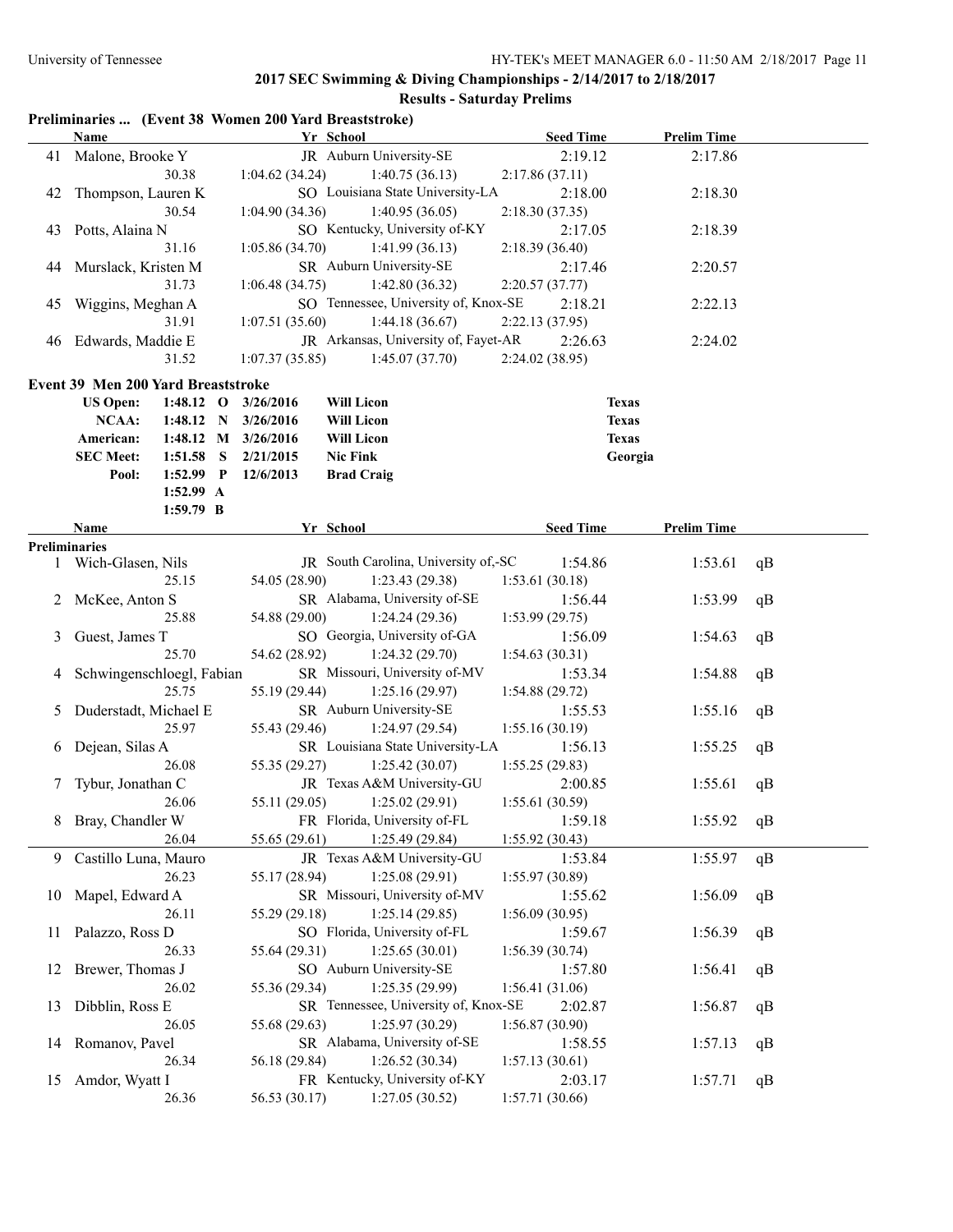#### **Preliminaries ... (Event 39 Men 200 Yard Breaststroke)**

|                                                                                       | <b>Name</b>           | Yr School                            | <b>Seed Time</b> | <b>Prelim Time</b> |    |  |
|---------------------------------------------------------------------------------------|-----------------------|--------------------------------------|------------------|--------------------|----|--|
|                                                                                       | 16 Orr, Basil M       | JR Georgia, University of-GA         | 2:00.14          | 1:58.20            | qB |  |
|                                                                                       | 26.87                 | 56.66 (29.79)<br>1:27.32(30.66)      | 1:58.20(30.88)   |                    |    |  |
|                                                                                       | 17 Walker, Benjamin G | FR Texas A&M University-GU           | 2:00.88          | 1:58.35            | qB |  |
|                                                                                       | 26.37                 | 55.89 (29.52)<br>1:26.32(30.43)      | 1:58.35(32.03)   |                    |    |  |
|                                                                                       | 18 Bohon, Jeremiah C  | JR South Carolina, University of,-SC | 1:59.22          | 1:58.46            | qB |  |
|                                                                                       | 26.27                 | 55.86 (29.59)<br>1:26.25(30.39)      | 1:58.46(32.21)   |                    |    |  |
|                                                                                       | 19 Ford, Jackson J    | FR Georgia, University of-GA         | 2:02.63          | 1:58.59            | qB |  |
|                                                                                       | 26.62                 | 56.45 (29.83)<br>1:26.95(30.50)      | 1:58.59(31.64)   |                    |    |  |
|                                                                                       | 20 Day, Szymmy B      | SR Alabama, University of-SE         | 2:00.49          | 1:59.38            | qB |  |
|                                                                                       | 26.85                 | 57.08 (30.23)<br>1:27.88(30.80)      | 1:59.38(31.50)   |                    |    |  |
|                                                                                       | 21 Hang, Thomas N     | JR South Carolina, University of,-SC | 2:04.82          | 1:59.39            | qB |  |
|                                                                                       | 26.84                 | 1:27.25(30.45)<br>56.80 (29.96)      | 1:59.39(32.14)   |                    |    |  |
|                                                                                       | 22 Staver, Nick J     | SO Missouri, University of-MV        | 2:00.24          | 1:59.65            | qB |  |
|                                                                                       | 26.92                 | 57.49 (30.57)<br>1:28.29(30.80)      | 1:59.65(31.36)   |                    |    |  |
|                                                                                       | 23 House, Garrett J   | SR Louisiana State University-LA     | 1:57.57          | 1:59.86            | q  |  |
|                                                                                       | 26.77                 | 1:27.66(30.76)<br>56.90 (30.13)      | 1:59.86(32.20)   |                    |    |  |
|                                                                                       | 24 Mattern, John L    | SR Georgia, University of-GA         | 2:05.36          | 2:00.66            | q  |  |
|                                                                                       | 26.16                 | 56.33 (30.17)<br>1:28.15(31.82)      | 2:00.66(32.51)   |                    |    |  |
|                                                                                       | 25 Monaghan, Colin M  | SO Georgia, University of-GA         | 2:03.48          | 2:00.93            |    |  |
|                                                                                       | 27.19                 | 57.99 (30.80)<br>1:28.92(30.93)      | 2:00.93(32.01)   |                    |    |  |
|                                                                                       | 26 Goldfaden, Itay    | FR South Carolina, University of,-SC | 2:09.31          | 2:01.14            |    |  |
|                                                                                       | 25.57                 | 55.63 (30.06)<br>1:27.55(31.92)      | 2:01.14(33.59)   |                    |    |  |
|                                                                                       | 27 Flynn, Brandon P   | SR Kentucky, University of-KY        | 2:04.12          | 2:01.15            |    |  |
|                                                                                       | 28.01                 | 58.41 (30.40)<br>1:29.45(31.04)      | 2:01.15(31.70)   |                    |    |  |
| 28                                                                                    | Groters, Jordy A      | JR Missouri, University of-MV        | 1:58.44          | 2:01.21            |    |  |
|                                                                                       | 27.01                 | 57.29 (30.28)<br>1:27.96(30.67)      | 2:01.21 (33.25)  |                    |    |  |
|                                                                                       | 29 Brown, Glen T      | FR Kentucky, University of-KY        | 2:03.74          | 2:01.41            |    |  |
|                                                                                       | 27.26                 | 57.58 (30.32)<br>1:29.01(31.43)      | 2:01.41(32.40)   |                    |    |  |
| $*30$                                                                                 | O'Brien, Jordan D     | SO Missouri, University of-MV        | 1:58.10          | 2:01.80            |    |  |
|                                                                                       | 26.90                 | 57.40 (30.50)<br>1:28.41(31.01)      | 2:01.80 (33.39)  |                    |    |  |
|                                                                                       | *30 Ackland, Harry J  | JR Louisiana State University-LA     | 2:01.63          | 2:01.80            |    |  |
|                                                                                       | 26.75                 | 57.61 (30.86)<br>1:29.54(31.93)      | 2:01.80 (32.26)  |                    |    |  |
|                                                                                       | 32 Macon, Thad A      | FR South Carolina, University of,-SC | 2:08.93          | 2:04.41            |    |  |
|                                                                                       | 27.47                 | 1:30.46(32.18)<br>58.28 (30.81)      | 2:04.41 (33.95)  |                    |    |  |
| 33                                                                                    | Stevens, Peter J      | JR Tennessee, University of, Knox-SE | 2:04.02          | 2:05.69            |    |  |
|                                                                                       | 26.17                 | 57.28 (31.11)<br>1:30.60(33.32)      | 2:05.69(35.09)   |                    |    |  |
| SO Tennessee, University of, Knox-SE<br>2:00.19<br><b>DQ</b><br>--- Dunphy, Matthew L |                       |                                      |                  |                    |    |  |
|                                                                                       | 26.40                 | 56.36 (29.96)<br>1:26.66(30.30)      | DQ (30.80)       |                    |    |  |

#### **Event 711 Women 50 Yard Freestyle Time Trial**

**21.80 A 22.99 B**

| -----               |                               |                  |                    |  |
|---------------------|-------------------------------|------------------|--------------------|--|
| Name                | Yr School                     | <b>Seed Time</b> | <b>Finals Time</b> |  |
| - Time Trial        |                               |                  |                    |  |
| Gehrke, Madeleine S | SO Missouri, University of-MV | N1               | 23.46              |  |
| 11.16               | 23.46 (12.30)                 |                  |                    |  |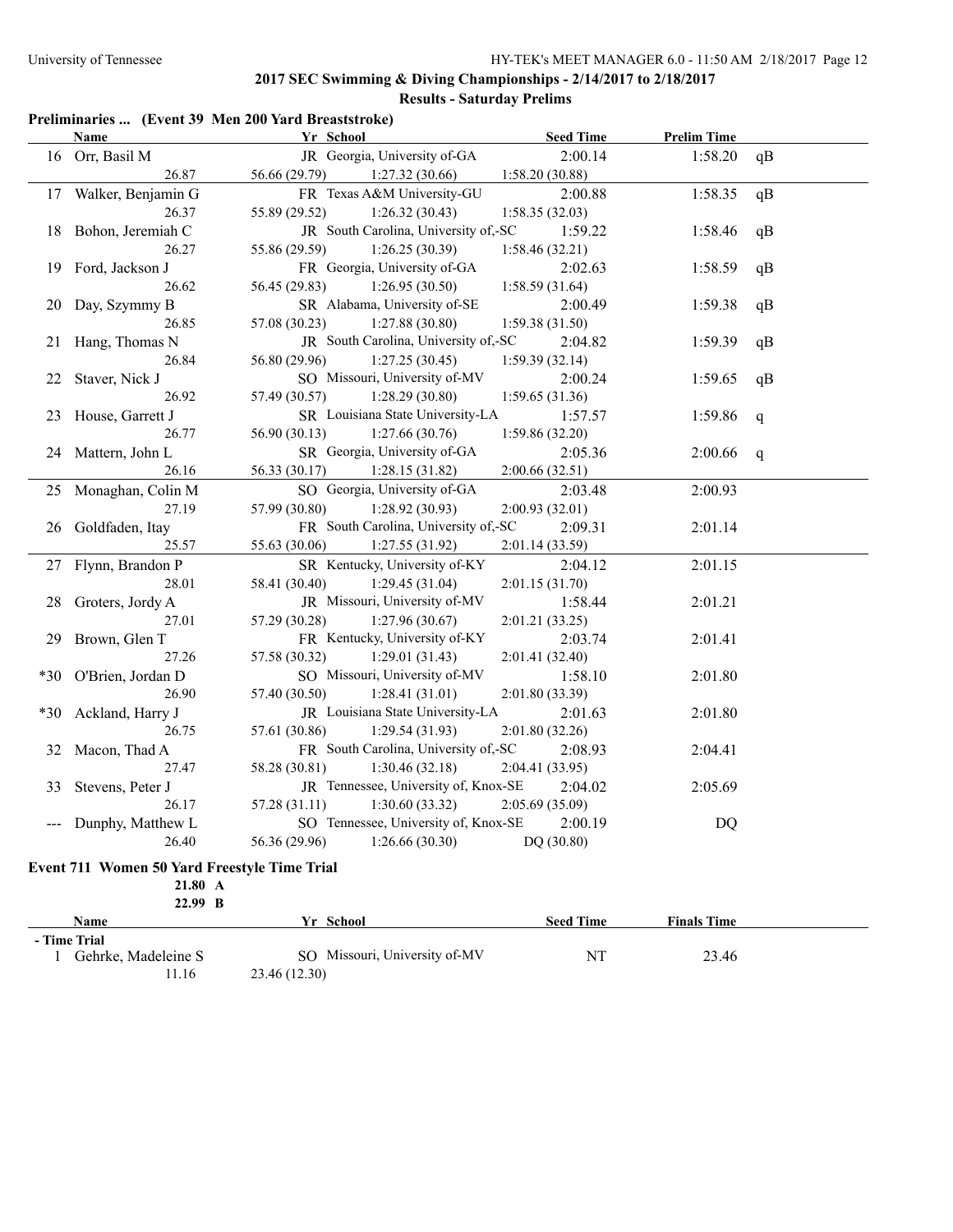**Results - Saturday Prelims**

| 1:29.75 B                                                |                                      |                          |                    |                          |
|----------------------------------------------------------|--------------------------------------|--------------------------|--------------------|--------------------------|
| <b>Team</b><br>- Time Trial                              | Relay                                | <b>Seed Time</b>         | <b>Finals Time</b> |                          |
| 1 Louisiana State University-LA                          | $\mathbf{A}$                         | <b>NT</b>                | 1:29.63            | B                        |
| 1) Knight, Haylee M SO                                   | 2) Troskot, Leah B SR                | 3) Anderson, Taylor C SO |                    | 4) Spradley, Summer C SO |
| 22.47                                                    | 44.30 (21.83)<br>1:06.91(22.61)      | 1:29.63(22.72)           |                    |                          |
| <b>Event 718 Women 100 Yard Butterfly Time Trial</b>     |                                      |                          |                    |                          |
| 51.49 A                                                  |                                      |                          |                    |                          |
| 54.49 B                                                  |                                      |                          |                    |                          |
| Name                                                     | Yr School                            | <b>Seed Time</b>         | <b>Finals Time</b> |                          |
| - Time Trial                                             |                                      |                          |                    |                          |
| 1 Weekley, Olivia H                                      | JR Arkansas, University of, Fayet-AR | NT                       | 53.35              | B                        |
| 11.78                                                    | 39.35 (14.19)<br>25.16 (13.38)       | 53.35 (14.00)            |                    |                          |
| Garrison, Jessie L<br>2                                  | JR Arkansas, University of, Fayet-AR | NT                       | 53.80              | B                        |
| 11.66                                                    | 39.42 (13.90)<br>25.52 (13.86)       | 53.80 (14.38)            |                    |                          |
| Event 719 Men 100 Yard Butterfly Time Trial              |                                      |                          |                    |                          |
| 45.73 A                                                  |                                      |                          |                    |                          |
| 48.29 B<br>Name                                          | Yr School                            | <b>Seed Time</b>         | <b>Finals Time</b> |                          |
| - Time Trial                                             |                                      |                          |                    |                          |
| Grassi, Santiago<br>1                                    | FR Auburn University-SE              | NT                       | 46.35              | B                        |
| 9.91                                                     | 33.87 (12.19)<br>21.68 (11.77)       | 46.35 (12.48)            |                    |                          |
| McCloskey, Liam M<br>2                                   | SO Auburn University-SE              | NT                       | 46.36              | B                        |
| 9.96                                                     | 21.70 (11.74)<br>34.03 (12.33)       | 46.36 (12.33)            |                    |                          |
| 3<br>Martinez, Jose A                                    | SO Texas A&M University-GU           | NT                       | 47.38              | B                        |
| 10.03                                                    | 22.06 (12.03)<br>34.59 (12.53)       | 47.38 (12.79)            |                    |                          |
| Gonzalez, Mateo<br>4                                     | SO Texas A&M University-GU           | NT                       | 47.42              | B                        |
| 10.07                                                    | 22.07 (12.00)<br>34.68 (12.61)       | 47.42 (12.74)            |                    |                          |
| Ramoska, Robert R<br>5                                   | SR Alabama, University of-SE         | NT                       | 48.29              | B                        |
| 10.03                                                    | 34.70 (12.50)<br>22.20(12.17)        | 48.29 (13.59)            |                    |                          |
|                                                          |                                      |                          |                    |                          |
| Event 724 Men 200 Yard Butterfly Time Trial<br>1:41.86 A |                                      |                          |                    |                          |
| $1:47.99$ B                                              |                                      |                          |                    |                          |
| Name                                                     | Yr School                            | <b>Seed Time</b>         | <b>Finals Time</b> |                          |
| - Time Trial                                             |                                      |                          |                    |                          |
| 1 Wallace, Martin L                                      | SR Missouri, University of-MV        | NT                       | $1:45.05$ B        |                          |
| 23.33                                                    | 1:17.34(27.07)<br>50.27 (26.94)      | 1:45.05(27.71)           |                    |                          |
| Goldman, Brandon R<br>2                                  | SR Louisiana State University-LA     | NT                       | $1:46.07$ B        |                          |
| 23.78                                                    | 50.42 (26.64)<br>1:17.88(27.46)      | 1:46.07(28.19)           |                    |                          |
| Event 736 Women 100 Yard Freestyle Time Trial            |                                      |                          |                    |                          |
| 47.69 A                                                  |                                      |                          |                    |                          |
| 49.99 B                                                  |                                      |                          |                    |                          |
| Name                                                     | Yr School                            | <b>Seed Time</b>         | <b>Finals Time</b> |                          |
| - Time Trial                                             |                                      |                          |                    |                          |
| 1 Ball, Emma                                             | FR Florida, University of-FL         | NT                       | 50.53              |                          |
| 11.41                                                    | 37.43 (13.33)<br>24.10 (12.69)       | 50.53 (13.10)            |                    |                          |
| Weiss, Taylor R<br>2                                     | JR Arkansas, University of, Fayet-AR | NT                       | 52.48              |                          |
| 11.89                                                    | 24.87 (12.98)<br>38.67 (13.80)       | 52.48 (13.81)            |                    |                          |